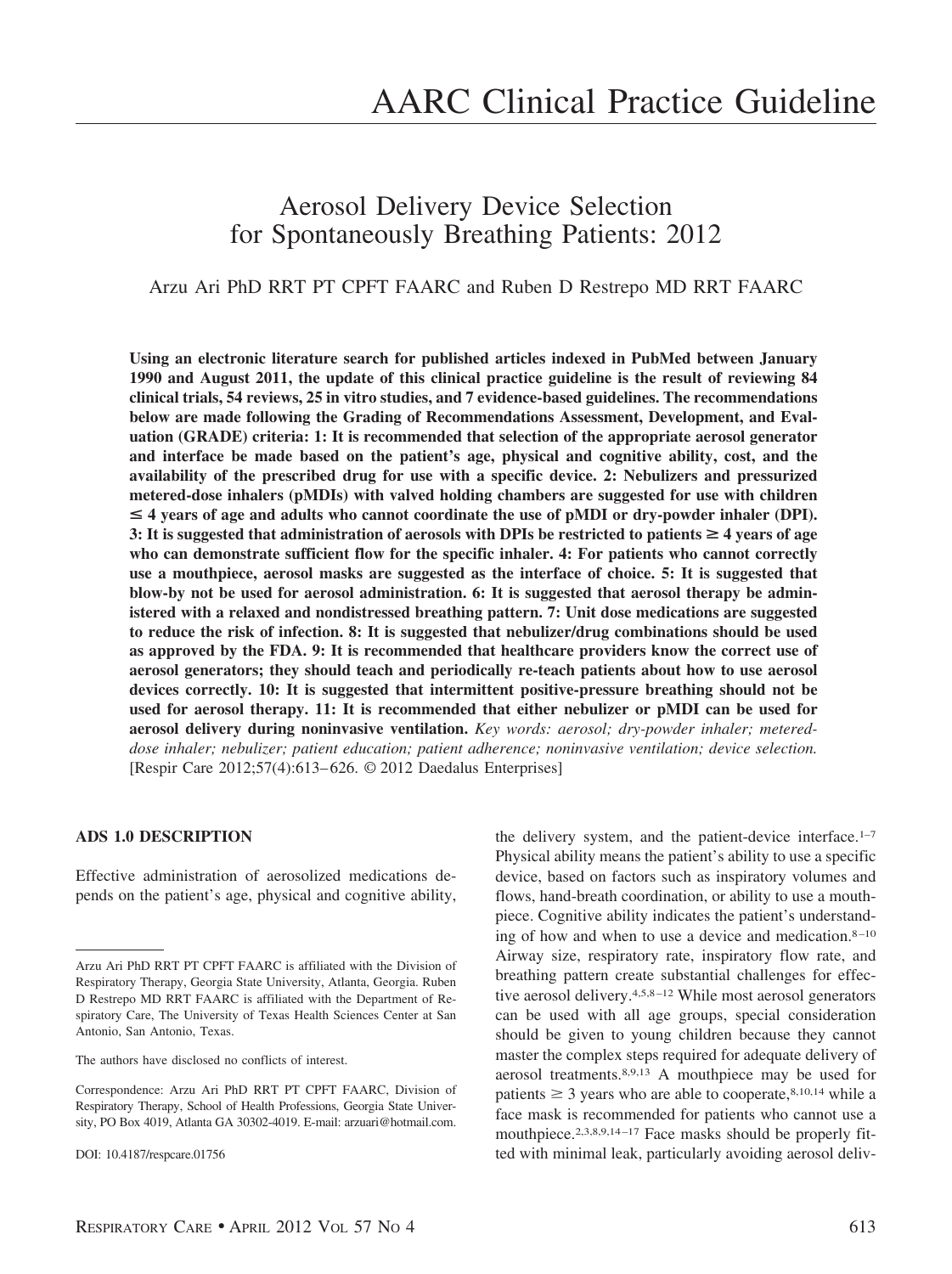Table 1. Age Guidelines for Use of Aerosol Delivery Device Types<sup>3,8,9,14,39</sup>

| Aerosol Device and Interface                     | Age            |
|--------------------------------------------------|----------------|
| Small-volume nebulizer with mask or hood         | <b>Infants</b> |
| Small-volume nebulizer with mask                 | $\leq$ 3 y     |
| Small-volume nebulizer with mouthpiece           | $\geq$ 3 y     |
| pMDI with valved holding chamber/spacer and mask | $<$ 4 y        |
| pMDI with valved holding chamber/spacer          | $\geq 4$ y     |
| <b>DPI</b>                                       | $\geq 4$ y     |
| <b>MDI</b>                                       | $\geq$ 5 y     |
| Breath-actuated MDI (eg. Autohaler)              | $\geq 5$ y     |
| Breath-actuated nebulizer                        | $\geq 5$ y     |
|                                                  |                |
| $pMDI$ = pressurized metered-dose inhaler        |                |
| $DPI = dry$ powder inhaler                       |                |

ery into the eyes, to optimize inhaled dose.<sup>18-24</sup> Aerosol generators are equally efficacious if they are age appropriate and used correctly.25–39 Regardless of age, patients need to demonstrate ability to seal the lips around the mouthpiece and ability to generate sufficient flow for the specific inhaler. Table 1 provides age guidelines for use of aerosol delivery device types.

This clinical practice guideline (CPG) addresses the selection of an aerosol delivery device for the administration of inhaled medications by small-volume nebulizer (SVN), large-volume nebulizer (LVN), pressurized metered-dose inhaler (pMDI), and dry-powder inhaler (DPI) to spontaneously breathing patients without an artificial airway. Studies on spontaneously breathing patients with tracheostomy were excluded from this CPG, due to lack of evidence in this area of research. Using an electronic literature search for published articles indexed in PubMed between January 1990 and August 2011, the update of this CPG is result of reviewing 84 clinical trials, 54 reviews, 25 in vitro studies, and 7 evidence-based guidelines. The search terms used in this CPG include nebulizer, dry-powder inhaler, metered-dose inhaler, aerosol, face mask, mouthpiece, hood, blow-by, valved holding chamber (VHC), spacer, patient education, patient adherence, noninvasive ventilation, and device selection.

**1.1** Small-Volume Nebulizer. SVNs are divided into 3 types: jet nebulizer, mesh nebulizer, and ultrasonic nebulizer. The jet nebulizer is powered by a compressed gas source, in the form of a compressor or hospital pressurized gas source such as piped medical gas or high pressure tanks. The medication is displaced up a capillary tube from the nebulizer's reservoir and is dispersed continuously as aerosolized particles.<sup>14,40-43</sup> There are 4 types of jet nebulizer: jet nebulizer with reservoir tube, jet nebulizer with collection bag, breath-actuated jet nebulizer, and breathenhanced jet nebulizer. Jet nebulizer with reservoir tube is the most commonly used and generates continuous aerosol during the entire breathing cycle. Jet nebulizer with a reservoir bag collects aerosol leaving the jet nebulizer when patient is not inhaling. Thus, it increases dose efficiency by delivering aerosol in the reservoir bag with the next inspiration. While the breath-actuated jet nebulizer generates aerosol only during inspiration, which reduces loss of medication during expiration, the breath-enhanced jet nebulizer uses one-way valves to prevent the loss of aerosol to the environment and to increase aerosol delivery to the patient. Mesh nebulizer is powered by electricity to create aerosol by way of an aperture plate or an ultrasonic horn. The diameter of the mesh or aperture determines the size of the particle generated.<sup>14,44-46</sup> Ultrasonic nebulizer is also powered by electricity to create high frequency vibrations in a piezo crystal, which are transferred to the surface of the solution, creating a standing wave that generates aerosol.<sup>14</sup>

The aerosolized particles are inhaled by the patient or delivered in conjunction with positive-pressure breaths such as intermittent positive-pressure breathing, noninvasive ventilation (NIV), and intrapulmonary percussive ventilation. Whereas aerosol delivery via SVN with intermittent positive-pressure breathing is less efficient than SVN alone,47 using NIV for aerosol therapy is feasible and effective in improving bronchospasm.48 –52 However, it should be noted that aerosol delivery with NIV is influenced by the NIV settings, the leak port position, the type of aerosol generator, and the interface used during the treatment.53–55 For instance, increasing the inspiratory pressure during NIV increases aerosol deposition, as opposed to increased expiratory pressure, which decreases aerosol delivery.53 The efficiency of an aerosol generator is influenced by the location of the leak port. If the leak port is distal to the device, drug delivery is greater than at the proximal location, regardless of the type of aerosol generator used.54,55 Consequently, drug delivery via mask with a leak port is less than that without. If the leak port is in the mask, the efficiency of pMDI is better than that of nebulizer because aerosol loss with pMDI during expiration is less, compared to the nebulizer. According to a recent in vitro comparison, aerosol deposition with mesh nebulizer is significantly greater, compared to the jet nebulizer during NIV.55 Also, the use of nebulization with NIV is better than nebulization alone in some patients.52 The intrapulmonary percussive ventilator is primarily an airway clearance device, but it is usually combined with a nebulizer, although its physiologic and clinical effects have not been studied extensively. Studies have shown that aerosol deposition with the intrapulmonary percussive ventilator is significantly lower than with a standard nebulizer alone and has large inter-individual variability.56,57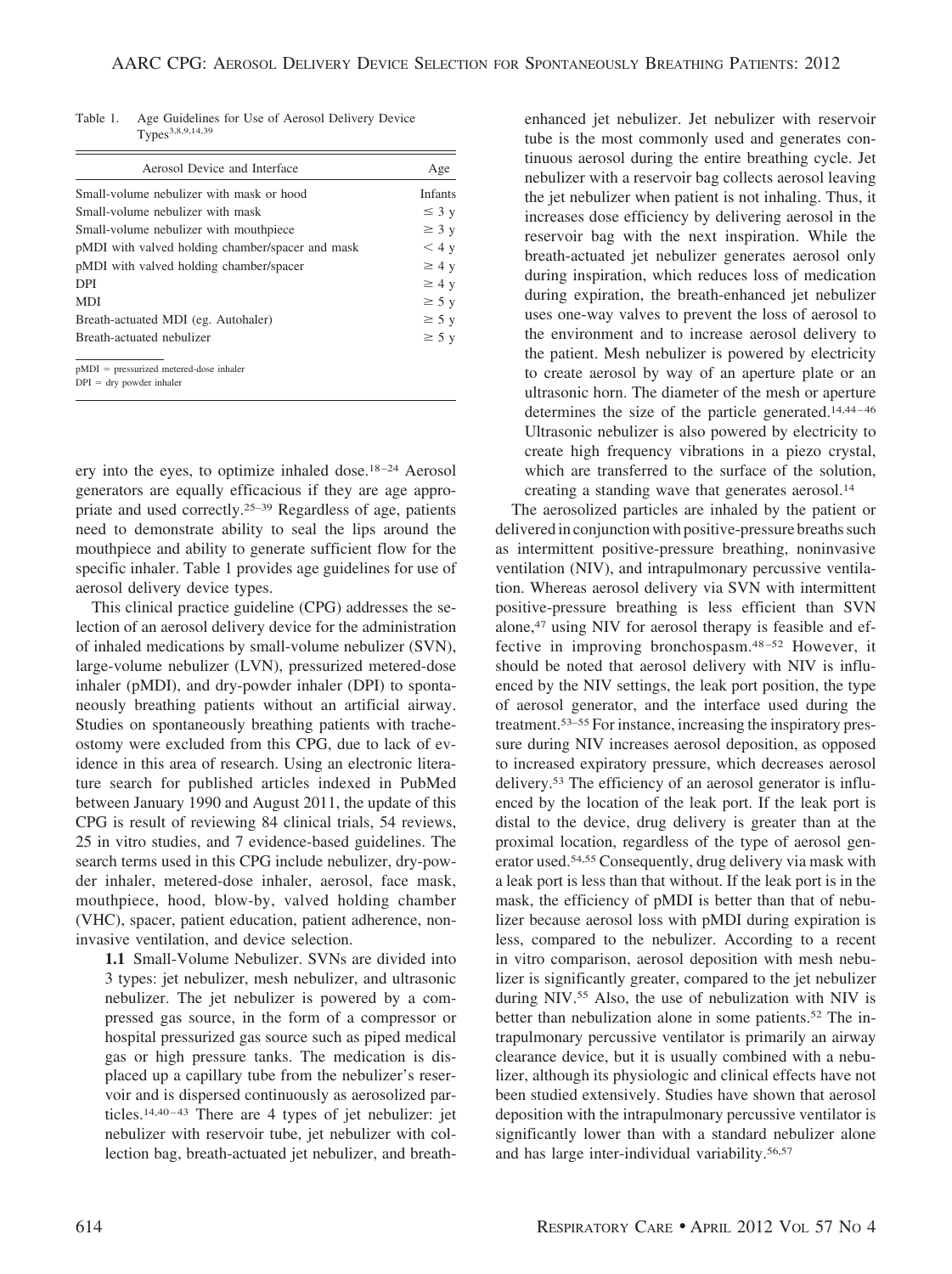**1.2** Large-Volume Nebulizer. LVNs with a fill vol $u$ me  $> 10$  mL, powered by a compressed gas source, are utilized to administer continuous aerosol delivery over a prolonged period of time. Due to changes in drug concentration over time, LVNs should be emptied and refilled at 5 hours.<sup>58</sup> An alternative approach for continuous nebulization is small volume jet or mesh nebulizer with infusion pump. Regardless of the type of nebulizer utilized, a face mask is typically used as the interface for continuous nebulization. Previous studies reported that continuous inhaled bronchodilator administration is safe, effective, and less time consuming, when compared with intermittent nebulization in patients with severe asthma.<sup>59-61</sup> Continuous bronchodilator delivery is the most common aerosol treatment for continuous nebulization.62,63

**1.3** Pressurized Metered-Dose Inhaler. There are 2 types of pMDI: conventional and breath-actuated. Both include a canister, propellants, drug formulary, metering valve, and actuator. Actuation of the pMDI results in the ejection of one dose of aerosolized medication.64 The conventional pMDI has a press-andinhale design, whereas the breath-actuated pMDI eliminates the need for hand-breath coordination. A simple spacer attached to the pMDI enhances aerosol delivery by decreasing the velocity of the particles and the number of large particles, thus reducing oropharyngeal deposition.65,66 A spacer without valves requires coordination between inhalation and actuation and is not suitable for patients with poor hand-breath coordination; a VHC is more desirable in this setting. Electrostatic charge can decrease aerosol delivery unless it is washed with soap and water, or, alternatively, a non-electrostatic device can be used without the need for pretreatment.<sup>66-69</sup> Use of breath-actuated pMDI in children  $\geq$  5 years old may result in better asthma control, less hospitalization, and less use of relief medication prescription.70

**1.4** Dry-Powder Inhaler. A DPI is a breath-actuated device that requires sufficient inspiratory flow to inhale the medication from the device. The patient's inspiratory flow disperses the dry particles and draws them from the device into the lower airways. Patients unable to demonstrate sufficient inspiratory flow for the inhaler, particularly those in respiratory distress or children  $\leq 4$  years of age, may not reliably use DPIs.3,11,12,14,26,71,72 At 4 years of age and above, patients may be able to use the DPI if they are shown how to use it effectively and to generate sufficient inspiratory flow required by the device.73,74 Current DPIs are available in 3 categories: single-dose, multiple single-dose, and multiple-dose. Like the pMDI,

and unlike nebulizers, the DPI is always provided as a drug/device combination.14

**1.5** Interfaces Used with Aerosol Generators. Mouthpieces, masks, hoods, and spacers are the most common interfaces used between the aerosol generator and the patient. Evidence is lacking for better clinical response with one or another interface (eg, mask vs mouthpiece). Selection of interface is dependent on age, ability to use a mouthpiece, and patient preference. When a nebulizer is used, a mouthpiece is preferred, but a mask can be used if the patient cannot effectively hold the mouthpiece between the lips. Also, a face mask should be avoided in the delivery of corticosteroids, due to the side effects of steroid administration to the facial skin and eyes. A VHC is preferred when a pMDI is used in a patient with poor hand-breath coordination, and it can be used with a mask in patients unable to use a mouthpiece effectively. For a VHC with mask, a larger dead volume reduces aerosol delivery to infants.75,76 The lack of mask seal leads to a substantial decrease in aerosol delivery,21,75–78 and aerosolized medications delivered with a mask may inadvertently deposit in the eyes.23,24,76,79 Aerosolized drug delivery to children  $<$  3 years old should be through a mask or hood. For an infant, a hood is as efficient as a mask, its use results in better therapeutic index with minimal deposition at the infant's eyes, and it is preferred by parents for aerosol drug administration.<sup>80-83</sup>

#### **ADS 2.0 PATIENT PREPARATION**

**2.1** Identify patient and assess the need for inhaled medication.

**2.2** Describe the procedure to be performed, how it will be performed, what the patient is expected to do, and how frequently it will be performed.

- **2.3** Utilize age-appropriate strategies.
- **2.4** Clear the airways as needed.
- **2.5** Position the patient appropriately.

### **ADS 3.0 PROCEDURE**

It is recommended that techniques for using aerosol delivery devices follow the procedural steps from *A Guide to Aerosol Delivery Devices for Respiratory Therapists*. <sup>14</sup> In some cases, the FDA has approved a drug-device combination with specific nebulizers identified on the drug label. Table 2 shows approved nebulizers for specific drug formulations.14 The use of specified nebulizers is recommended.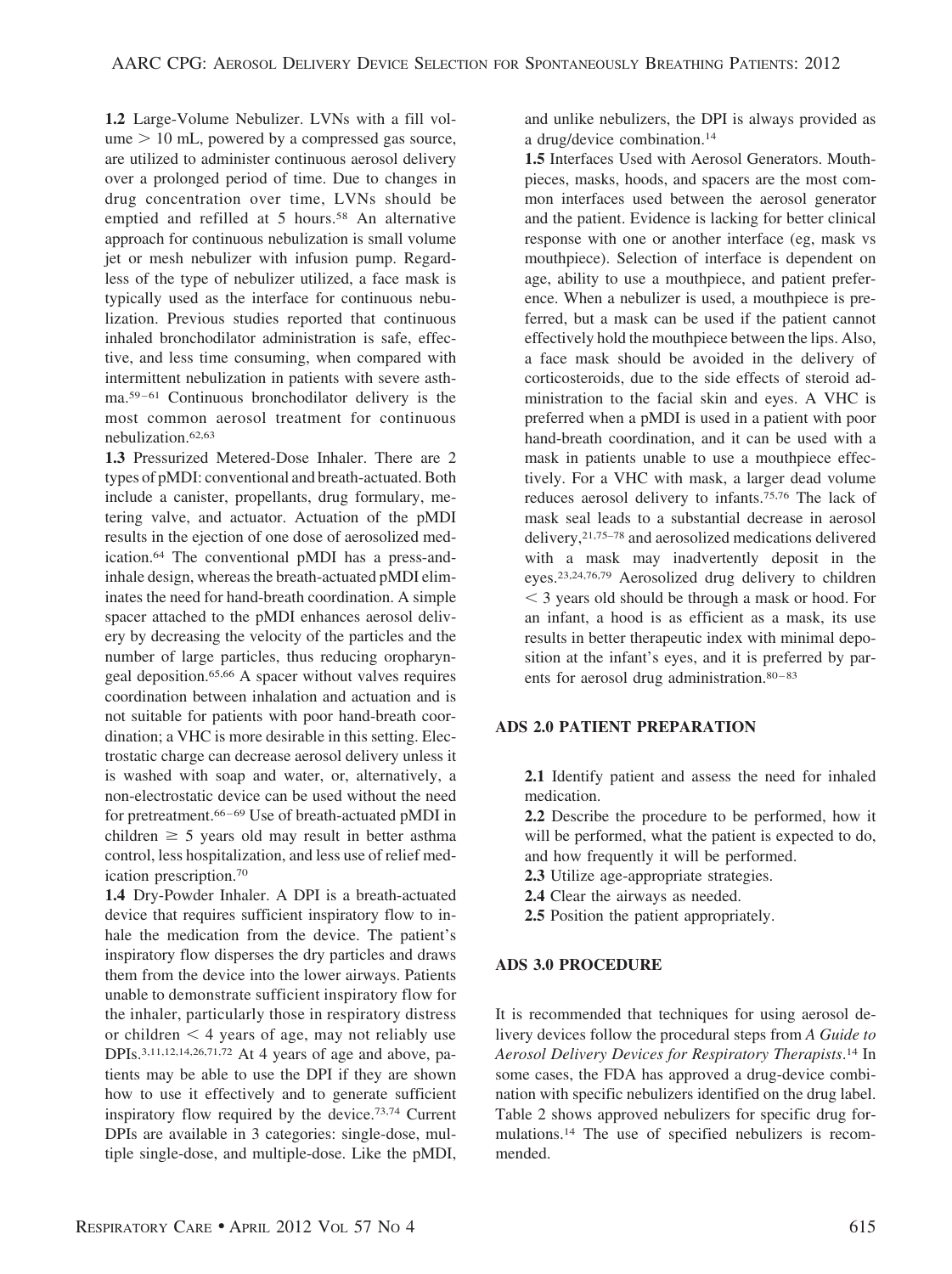Table 2. Approved Devices for Specific Drug Formulations

| Drug Formulation                   | Approved Aerosol Device                                                            |
|------------------------------------|------------------------------------------------------------------------------------|
| <b>Bronchodilator</b>              | Nebulizer type not specified                                                       |
| Acetylcysteine                     | Nebulizer type not specified                                                       |
| Budesonide (Pulmicort<br>respules) | Should not be used with ultrasonic<br>nebulizer                                    |
| Tobramycin (TOBI)                  | Pari $LC$                                                                          |
| Dornase alfa (Pulmozyme)           | Hudson T Up-draft II, Marquest Acorn II,<br>Pari LC, Durable Sidestream, Pari Baby |
| Pentamadine (NebuPent)             | Marquest Respirgard II                                                             |
| Ribavirin (Virazole)               | Small Particle Aerosol Generator (SPAG)                                            |
| Iloprost (Ventavis)                | I-neb Adaptive Aerosol Delivery (AAD)<br>System                                    |
| Aztreonam (Cayston)                | Altera nebulizer system                                                            |
| Treprostinil (Tyvaso)              | Tyvaso inhalation system                                                           |

#### **ADS 4.0 FOLLOW-UP CARE**

**4.1** Monitor the patient for adverse response.

**4.2** Assess whether or not the patient is using the device correctly.

**4.3** Assess response to therapy and document findings.

#### **ADS 5.0 SETTING**

Aerosolized medications can be administered by properly trained healthcare providers in a number of settings that include (but are not limited to):

**5.1** Hospital

- **5.2** Extended care facility
- **5.3** Out-patient clinic
- **5.4** Physician's office
- **5.5** Transport vehicle
- **5.6** Home

#### **ADS 6.0 INDICATIONS**

#### **6.1** SVN

**6.1.1** Delivery of aerosolized medications available as a solution<sup>64,84,85</sup>

**6.1.2** Need to modify drug concentration or combine compatible nebulized solutions<sup>14</sup>

**6.1.3** Device of choice for patients who are unable to operate, coordinate, cooperate, or perform the necessary inspiratory maneuvers required for the use of other devices (eg, infants, small children, and the elderly)

**6.2** SVN With Mouthpiece

**6.2.1** Delivery of aerosolized medications to patients who are able to utilize a mouthpiece correctly ( $> 3$  years of age)<sup>2,3,8,9,14,84</sup>

**6.2.2** Breath-actuated nebulizers are indicated in patients  $\geq$  5 years if they are able to demonstrate their ability to open the valve.

#### **6.3** SVN With Mask

**6.3.1** Delivery of aerosolized medications to patients unable to utilize a mouthpiece  $(\leq 3)$  years of age)2,3,8,9,16,86

**6.4** SVN With Hood

**6.4.1** Delivery of aerosolized drugs to young children who cannot tolerate face  $mask^{80-82}$ 

#### **6.5** LVN

**6.5.1** Delivery of continuous aerosolized bronchodilator<sup>62,87</sup>

**6.6** pMDI: General Indications

**6.6.1** Delivery of medications that are available in pMDI form86

**6.6.2** Convenience of being small and portable **6.7** Breath-actuated pMDI

- **6.7.1** Delivery of inhaled bronchodilator for patients with poor hand-breath coordination who can use a mouthpiece
- **6.8** pMDI with VHC and mouthpiece

**6.8.1** Patients who are able to hold the mouthpiece during treatment

**6.9** pMDI with VHC and mask

**6.9.1** Small children, elderly, and others unable to use a mouthpiece<sup>2,86</sup>

**6.9.2** Reduces need for actuation and inspiratory maneuver coordination

**6.9.3** Reduces oropharyngeal impaction, particularly with the delivery of corticosteroids<sup>88</sup>

**6.10** pMDI with spacer (non-valved pMDI accessory device)

**6.10.1** Patients who can coordinate inspiration and actuation

**6.10.2** Reduces oropharyngeal impaction, particularly with the delivery of corticosteroids<sup>88</sup>

# **6.11** DPI

**6.11.1** Delivery of aerosolized medications available as DPI89

**6.11.2** Patients who are able to generate sufficient inspiratory flow for the specific inhaler<sup>35,36,90</sup>

### **ADS 7.0 ASSESSMENT OF OUTCOME**

Appropriate selection of an aerosol generator is reflected by the following evidence:

**7.1** A positive clinical outcome after aerosol therapy: **7.1.1** Desired medication effect is observed, as indicated by an improvement in subjective (eg, physical examination) and objective (eg, spirometry) assessments, in short time frame if bronchodilators are used, and over longer time frame for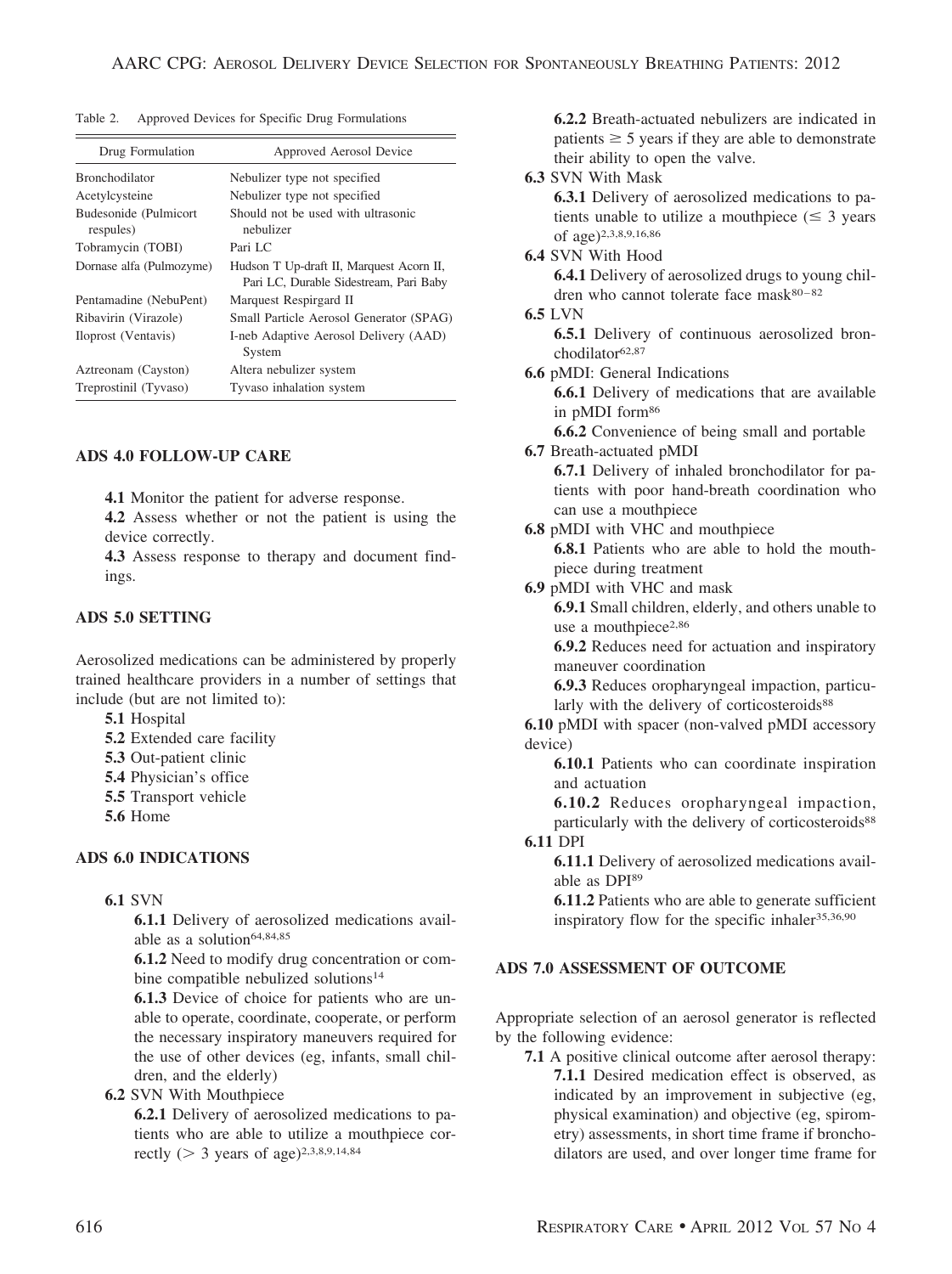other drugs such as antibiotics or corticosteroids.91,92

**7.2** Use of proper technique in applying aerosol delivery systems:

**7.2.1** Healthcare providers must demonstrate competency with proper technique and patient instruction of aerosol delivery systems.15,93–96

**7.2.2** Patients and family members must demonstrate proper technique with use of prescribed aerosol delivery systems.93–96

**7.3** Patient adherence with application of aerosol delivery systems:

**7.3.1** Patients and family members demonstrate adherence with the use of aerosol delivery systems with initiation of therapy and periodic follow-up visits.<sup>94-96</sup>

# **ADS 8.0 CONTRAINDICATIONS**

**8.1** No contraindications exist to the administration of aerosols by inhalation. Aerosol therapy is contraindicated when there is a known hypersensitivity or history of an allergic reaction to a specific pharmacologic agent, its preservatives, and/or its excipients.<sup>97</sup> **8.2** Contraindications associated with specific medications being delivered may exist. Pharmaceutical information in the package insert should be consulted for relative contraindications.

**8.3** Aerosol generators should not be used for patients with known allergies to medication preservatives and other excipients.

**8.4** A pMDI or DPI should not be used for patients unable to perform the respiratory maneuver required to deliver the drug.

# **ADS 9.0 HAZARDS/COMPLICATIONS**

**9.1** Aerosol Delivery

**9.1.1** When aerosol generators are contaminated with bacteria, they increase the risk of infection in patients with respiratory diseases.<sup>98-105</sup>

**9.1.2** Care providers and bystanders have the risk of infection due to the inhalation of pathogens and second hand aerosols during aerosol therapy.106 If indicated, negative pressure rooms and personal protective equipment should be used.107–109

**9.1.3** Workplace exposure to aerosol may increase the risk of asthma-like symptoms and cause occupational asthma.<sup>14,110-112</sup>

**9.1.4** Malfunction of device and/or improper technique may result in underdosing or overdosing.<sup>41-43,96,113-116</sup>

**9.1.5** Specific pharmacologic agents can produce adverse side effects such as headache, insomnia, tachycardia, tremor, and nervousness with adrenergic agents; local topical effects with anticholinergics; airway reactivity with antibiotics, hypertonic saline, inhaled corticosteroids, and bronchodilators; systemic/local effects with corticosteroids; and bad taste with mucolytics and hypertonic saline.14,117

**9.1.6** Bronchospasm may be induced due to a cold and high-density aerosol administration in patients with pulmonary diseases.<sup>117-119</sup>

**9.1.7** The prescription of aerosol delivery devices for use in the home can lead to misuse if the user has not been properly trained.95,96,120

**9.2** SVN

**9.2.1** There may be an increase in the drug concentration in the nebulizer cup at the end of the treatment when jet and ultrasonic nebulizers are used.43,121–123

**9.2.2** The nebulizer may become contaminated and can be a source of infection.124

#### **9.3** LVN

**9.3.1** There may be an increase in the drug concentration in the nebulizer cup when jet and ultrasonic nebulizers are used.

**9.3.2** Side effects may occur at any time during continuous nebulization, and frequent assessment is required.62,87,125

**9.3.3** The nebulizer may become contaminated and can be a source of infection.

**9.3.4** Drug concentration increases over time, and the solution might need to be changed after 5 hours of operation.58

#### **9.4** pMDI

**9.4.1** Inappropriate patient use may result in underdosing or overdosing.7,66,95,126

**9.4.2** Reaction to propellants and other additives such as coughing and wheezing may occur.64,117,126

**9.4.3** Oropharyngeal impaction of corticosteroid may result in local side effects such as candidiasis.64,126

**9.4.4** Immersion of the canister in water may result in valve blockage.<sup>127</sup>

**9.5** DPI

**9.5.1** Airway irritation and dysphonia from dry powder may occur.64,126

**9.5.2** Reaction to lactose or glucose carriers may occur.64

**9.5.3** Oropharyngeal impaction of corticosteroid may result in local side effects.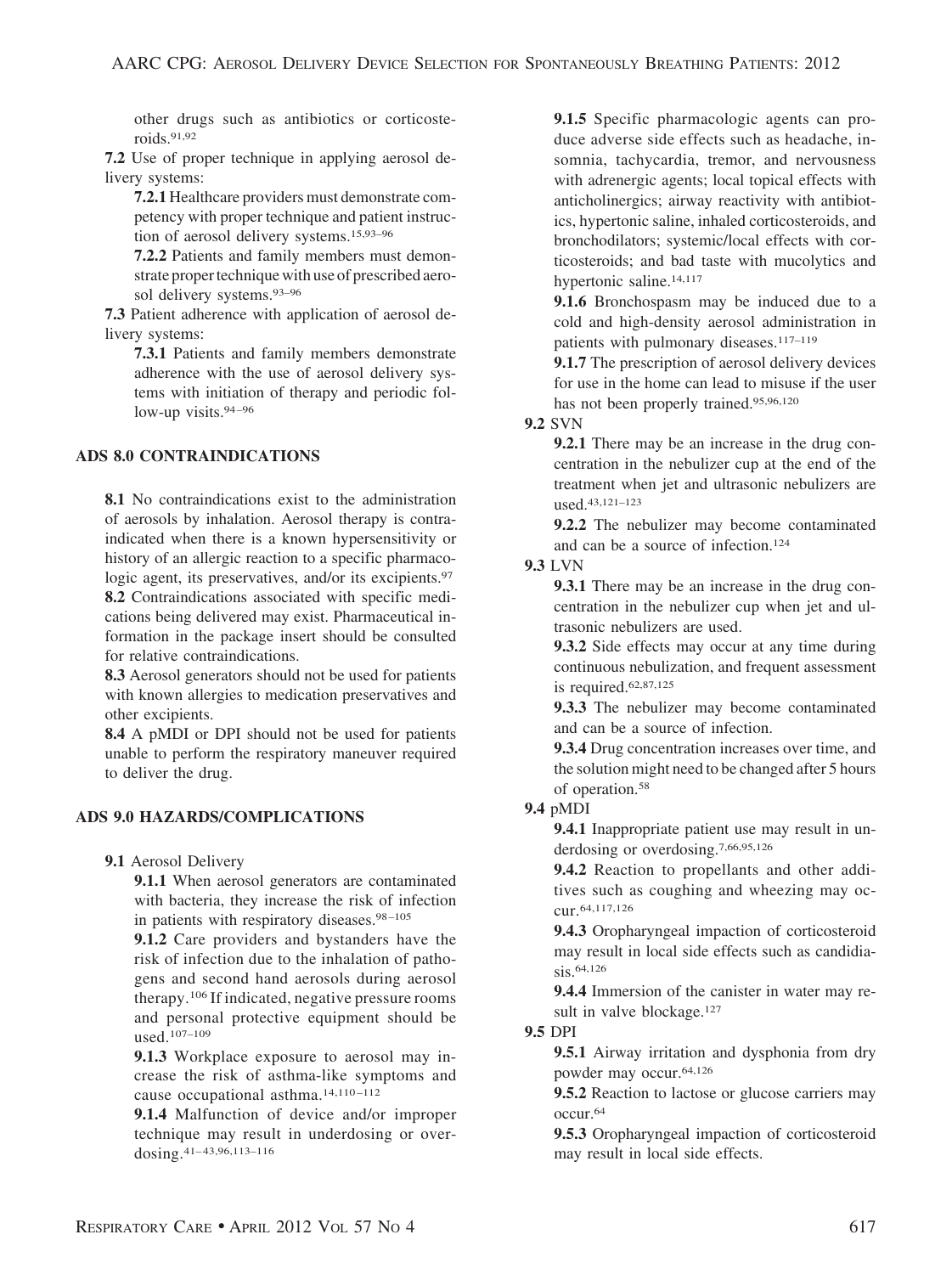#### **ADS 10.0 LIMITATIONS OF METHOD**

#### **10.1** SVN

**10.1.1** Deposition of medication into the lungs ranges from  $1-15\%$  of the dose<sup>128-133</sup> and may vary from brand to brand of SVN, and unit to unit of the same brand.65,115,128,134

**10.1.1.1** Drug delivery varies with different nebulizer types.42,65,115,134 If specified, only the nebulizer cited on the drug label should be used.

**10.1.1.2** Examples of drugs that require approved nebulizers include budesonide, tobramycin, dornase alfa, pentamidine, iloprost, treprostinil, and aztreonam (see Table 2).

**10.1.2** Patients with smaller tidal volumes and rapid respiratory rates, particularly neonates $130,135$ and dyspneic patients with shallow breathing, may inhale less of the aerosolized agent and receive less of the dose when nebulization is continuous.40,130

**10.1.3** Patients with airways of smaller diameter may receive a smaller fraction of the total particles produced.10,130,136

**10.1.4** Crying children receive virtually no aerosol drug to the lungs.137,138

**10.1.4.1** Most of the inhaled dose deposits in the upper airways and is then swallowed.

**10.1.4.2** Inhaled drugs should be given to infants when they are breathing quietly.139

10.1.5 Fill volume in the SVN affects output.<sup>134</sup> Since filling volumes may be different, it is suggested to follow the drug label or device manufacturer's product insert to cover those devices that are not labeled for specific use with a particular medication.

**10.1.6** Approximately 25–50% of the initial solution volume remains on the internal walls and reservoir of the jet nebulizer after aerosol therapy is completed.41,43,129

**10.1.6.1** Concentration of the solution increases during nebulization, resulting in retention of much of the dose in the jet nebulizer.<sup>43,84,129</sup>

**10.1.7** Aerosol is lost during the expiratory phase of breathing unless a breath-actuated design or a design with a reservoir bag is used.41,43,126

**10.1.8** Duration of treatment is variable and may be prolonged. A prolonged treatment time may be associated with reduced patient adherence to prescribed therapy.

10.1.9 Use is labor-intensive and costly.<sup>140-142</sup>

**10.1.10** The need for a power source makes the SVN less portable, particularly in the ambulatory setting, outside of the home.<sup>11,14,64,84</sup>

**10.1.11** SVNs require preparation and cleaning.14,64

**10.2** SVN and LVN With Face Mask

**10.2.1** Cold, wet mist may be irritating to children and may limit the time that the treatment is tolerated.15,85

**10.2.2** Aerosol deposition is reduced because of upper airway impaction.136

**10.2.3** Use of LVN for bronchodilator delivery is limited to use in a critical care setting and not appropriate for home use.

**10.2.4** Leak between the mask and the face decreases the amount of aerosol inhaled by the patient.17,18

#### **10.3** pMDI

**10.3.1** Patients who cannot perform hand-breath coordination or proper inhalation technique should not use a pMDI.7,10,35,36,126,143,144

**10.3.2** Failure to shake a pMDI before each use can interfere with correct drug release.7,66,95,126,144 **10.3.3** Failure to prime a pMDI can also affect

correct drug release.7,66,126

**10.3.4** Use of a pMDI without a spacer device results in greater oropharyngeal impaction and a reduction in airway deposition.64,84,126

**10.3.5** Inadequate or inaccurate instruction and technique may result in misuse and reduced aerosol deposition.10,85,126

**10.3.6** Propellants, excipients, and drugs may cause bronchospasm in some patients with hyperreactive airway diseases.

**10.3.6.1** The breath-actuated pMDI (Autohaler) uses chlorofluorocarbon (CFC) as a propellant.

**10.3.7** Average aerosol deposition in the lungs ranges from 1% to 40% of the total dose, depending on size, age, device and interface.4,67,68,145–147

**10.3.8** Lack of Built-In Dose Counter.

**10.3.8.1** Dose counters are available for some brands, but add to the cost of the pMDI alone.6,7,14

#### **10.4** DPI

**10.4.1** The efficiency of DPI is dependent upon patient's inspiratory flow. In clinical situations where inspiratory flow is  $< 40-60$  L/min, such as respiratory disease exacerbations or children  $<$  4 years old,<sup>72,85</sup> use of DPI is associated with reduced lung deposition.64,72,130

**10.4.2** Vulnerable to ambient humidity or exhaled humidity.10,64,84,85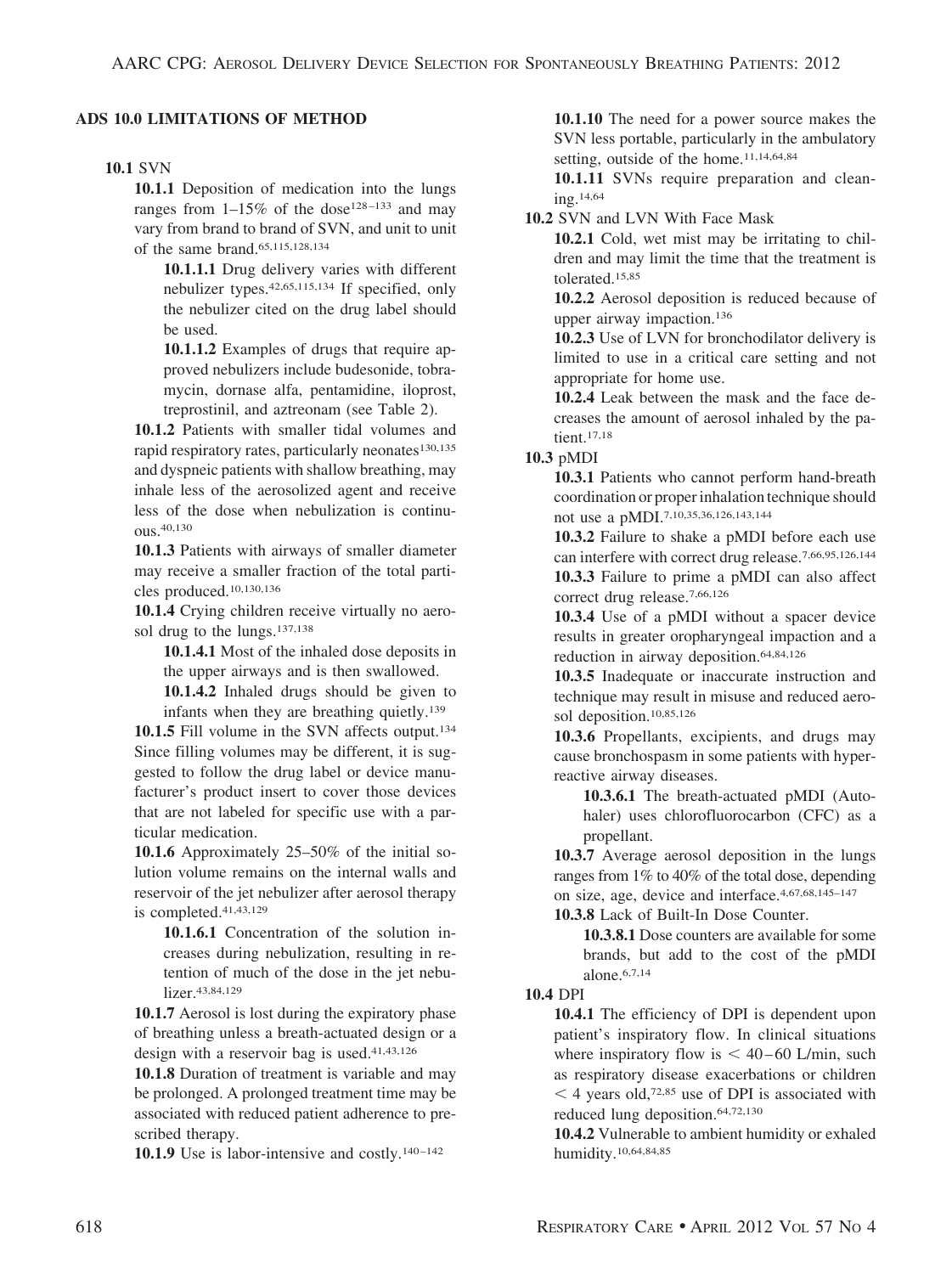10.4.3 High oropharyngeal impaction.<sup>85,130</sup>

**10.4.3.1** Average deposition in the lungs is  $10-25\%$  of the total dose.<sup>84,85</sup>

**10.4.4** If a single-dose DPI is used, additional time is needed to load the dose, and the patient must be capable of loading the dose before using the DPI.

**10.4.5** Patients are less aware of delivered dose unless the DPI has a built-in dose counter.

**10.4.6** Limited range of drugs.7,90,126

**10.4.7** Wide range of designs with different ways to load the dose may lead to incorrect use. This can be best resolved by proper patient and caregiver education and return demonstration.

**10.5** Device Interface

**10.5.1** Face Mask

**10.5.1.1** Face masks with larger dead space volume reduce aerosol delivery to infants and children.75,148

**10.5.1.2** Leaks between the mask and the face decrease the amount of aerosol inhaled by the patient.18,22,23,75,77,78,149 –154

**10.5.1.2.1** In infants and small children, a small leak decreases drug inhaled by  $> 50\%$ .

**10.5.1.3** Aerosolized medications delivered with a face mask may inadvertently deposit in the eyes, resulting in eye irritation.23,76,79

**10.5.2** Blow-by. Blow-by significantly decreases aerosol delivery as the distance from the device and the patient's face is increased. It is ineffective and should be discouraged.133,155,156

**10.5.3** Mouthpiece

**10.5.3.1** Inappropriate patient use may result in underdosing.

**10.5.4** Spacer/VHC

**10.5.4.1** Using the spacer/VHC with the pMDI increases cost.

**10.5.4.2** Assembly is necessary.

**10.5.4.3** All spacers do not eliminate coordination problems.

**10.5.4.3.1** Open tube spacer/accessory devices (non-valved) require coordination.

**10.5.4.3.2** A spacer/accessory device with one-way valve (ie, VHC) eliminates coordination problems.

**10.5.4.4**Dose delivery can be affected in some spacer designs if the device does not fit the pMDI properly.6,14,126

**10.5.4.5** Electrostatic charge decreases aerosol delivery.148

**10.5.4.6** The spacer/VHC is larger and more cumbersome than the pMDI alone.10,126

**10.5.4.6.1** VHCs with large volume are disadvantageous for infants and small children, as it is difficult to empty larger VHCs with fewer inhalations.<sup>148</sup>

**10.5.4.7** All spacer/VHCs may not fit all pMDIs.

**10.5.4.8** Improper use of VHC results in inconsistent aerosol delivery.148

**10.5.4.9** Possible contamination with inadequate cleaning.

**10.5.4.10** Valve malfunction in the VHC may decrease drug delivery.

**10.5.4.11** The inspiratory flow and the number of inhalations required by children $<$ 3 years to effectively use VHC with mask is not completely understood.2,10,85,135

**10.6** Drug pharmacokinetics and pharmacodynamics are markedly altered in neonates and may require dose adjustments.15,93,130,147

# **ADS 11.0 RESOURCES**

**11.1** Equipment

**11.1.1** Power source such as electricity, hospital compressed oxygen or air, portable oxygen or air cylinder, or domiciliary air compressor capable of producing a flow of  $6-8$  L/min.<sup>64,84</sup>

**11.1.2** Aerosol Generators

**11.1.2.1** SVN capable of producing a high drug output, short nebulization time, aerosol particles with a mass median aerodynamic diameter (MMAD) of  $1-5 \mu m$ , and with a low residual volume.11,12,41,129,157 Characteristics of nebulizers may vary among brands, and among units of the same brand.115,128,134,158

**11.1.2.2** LVN capable of producing aerosol particles with an MMAD of  $1-5 \mu m$ , with face mask

**11.1.2.3** pMDI, which includes the medication canister and actuator, with appropriate accessories for the patient's ability and circumstances

**11.1.2.4** DPI with accompanying medication capsule/blister and dispenser

#### **11.1.3** Interface

**11.1.3.1** Face mask for small children unable to utilize a mouthpiece.<sup>2,16,86</sup>

**11.1.3.2** Mouthpiece, with or without extension reservoir, depending on the type of nebulizer used.84

**11.1.3.3** VHC or spacer with mouthpiece or mask, depending on the patient's age and physical and cognitive ability5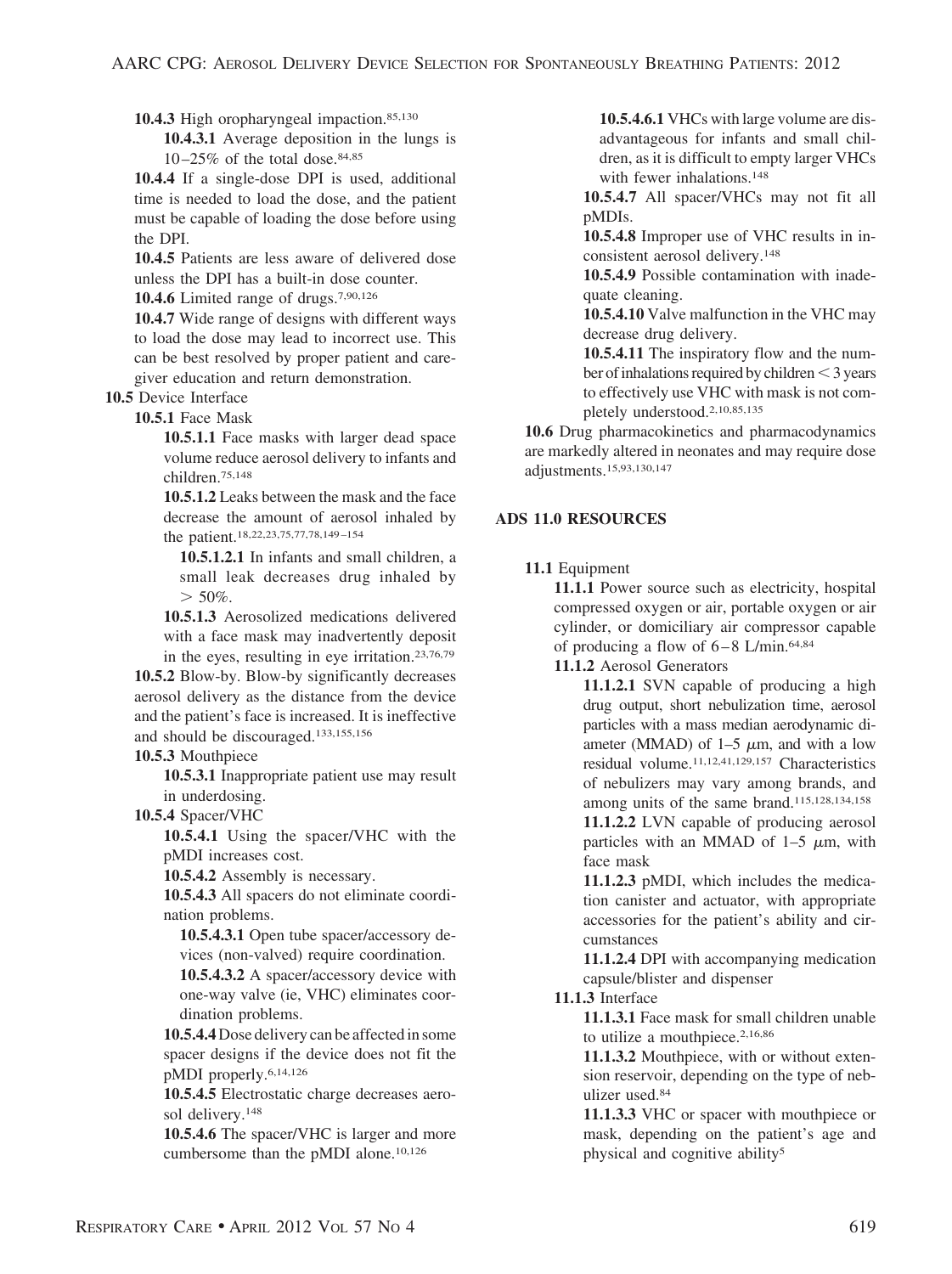#### Table 3. Approximate Costs of Nebulizers in 2011

| Aerosol Generator                       | <b>United States</b><br><b>Dollars</b> |
|-----------------------------------------|----------------------------------------|
| Jet nebulizer with reservoir            | $1 - 3$                                |
| Jet nebulizer with collection bag       | $4 - 5$                                |
| Breath-enhanced nebulizer               | $4 - 20$                               |
| Breath-actuated nebulizer               | $4 - 6$                                |
| Ultrasonic nebulizer medication chamber | $1 - 5$                                |
| Ultrasonic handset replacement          | $100 - 250$                            |
| Vibrating mesh nebulizer                | $40 - 150$                             |

**11.1.3.4** Hood, depending on the patient's age and tolerance as well as parents' preference<sup>81-83</sup>

**11.1.4** Medication and Diluent

**11.1.4.1** Selection of an aerosol generator is limited by drug availability for a specific device or type of aerosol generator.

#### **11.1.5** Cost

**11.1.5.1** Selecting the least expensive aerosol generator for the patient is essential. The cost of an aerosol generator depends upon the type of aerosol device, its brand, drug formulation, and dosage. While jet nebulizers are low-cost, newer and more efficient aerosol generators are more expensive.14 Table 3 shows the cost of nebulizers.

**11.1.5.2** Since aerosol treatment with pMDI reduces the treatment time at the bedside and increases the productivity of respiratory therapists, it is considered an economical alternative to nebulizer for aerosol delivery to patients with pulmonary diseases.<sup>140,141,159-164</sup> Previous studies reported success in substituting a pMDI for a nebulizer by documenting a 30 –50% reduction in the annual cost of aerosol therapy.140,142,165,166 However, success in this substitution depends on proper planning, careful implementation, and comprehensive education programs that were directed to physicians, respiratory therapists, and other healthcare professionals. Also, it must be noted that some medications are not available in the form of pMDI, and some patients are not capable of using pMDI correctly, due to their age and physical and cognitive abilities.

**11.2** Most healthcare providers do not know how to use aerosol generators correctly.<sup>167–171</sup> Healthcare providers responsible for delivery of aerosolized medications should have demonstrated and documented knowledge and skills related to:

**11.2.1.1** Aerosol delivery devices and their limitations94,95,114

**11.2.1.2** Assembly, care, and use of aerosol delivery devices<sup>94,95,114</sup>

**11.2.1.3** Provision of comprehensive patient and lay caregiver instruction<sup>86,172,173</sup>

**11.2.1.4** Medications being delivered, including contraindications, potential side effects, and desired response

**11.2.1.5** Incompatibility of drugs if combined in the nebulizer cup<sup>174-176</sup>

**11.2.1.6** Recognition and response to adverse reactions during medication delivery, and modification of treatment accordingly **11.2.1.7** Performance of the necessary subjective and objective assessments in order to determine medication efficacy and the patient's ability to properly utilize aerosol delivery devices<sup>94,95,177</sup>

**11.2.2** Healthcare providers should train and retrain patients about how to use aerosol generators correctly.94,95,178

**11.2.3** Most patients do not use their inhalers well enough to benefit from their prescribed medication.120,179 –181 Patients and/or family members or lay caregivers should:

**11.2.3.1** Demonstrate proper use and understanding of the aerosol delivery device and delivery technique.94,95,113,173,177,182–184

**11.2.3.2** Demonstrate proper assembly, cleaning, and care of the aerosol delivery device, and aseptic medication preparation.<sup>95,113</sup>

**11.2.3.3** Demonstrate an understanding of medication purpose, dosage, indications, and side effects, be able to alter medication as needed, and know when to report to physician or surrogate.95

#### **ADS 12.0 MONITORING**

**12.1** Observe delivery technique of spontaneously breathing patients who are able to self-administer aerosolized medications.

**12.1.1** A periodic slow deep inhalation with an inspiratory pause/hold is performed during SVN treatments.157Hyperventilation should be avoided, and the patient should be observed to ensure that aerosol mist is being inhaled.

**12.1.2** pMDI actuation occurs at the beginning of inhalation, followed by a slow inspiration and breath-hold for up to 10 seconds.157

**12.1.3** Patient is able to produce a rapid inhalation in order to fully activate and discharge DPI.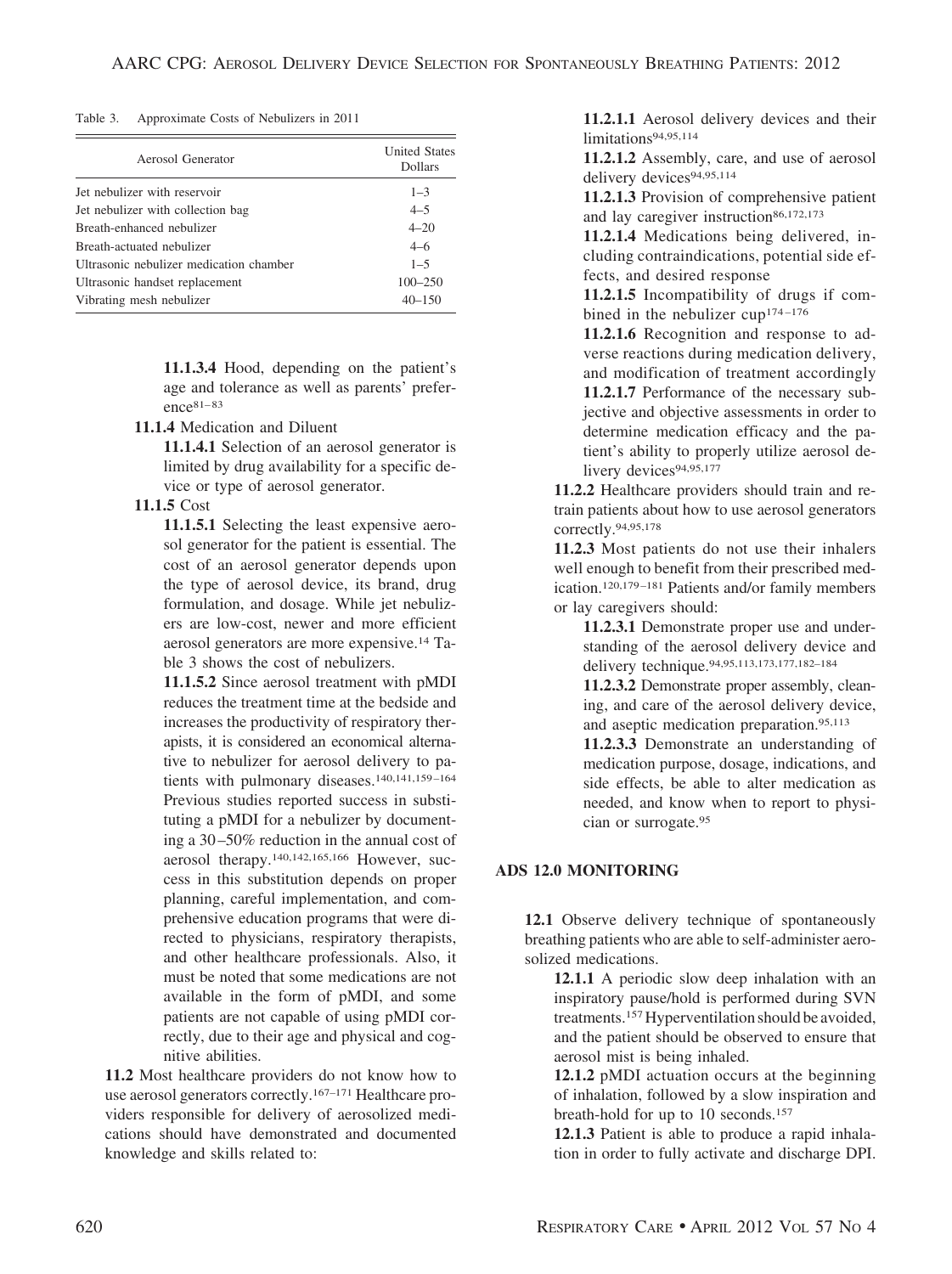**12.2** Observe patient and/or patient's family member following instructions and demonstration.<sup>94,95</sup>

**12.2.1** Proper understanding and return-demonstration of delivery device and accompanying equipment is observed.

**12.2.2** Proper understanding and preparation of medication is observed.

**12.3** Observe response to medication by performing subjective (eg, physical examination) and objective (eg, pulmonary function measurements) assessments and other diagnostic techniques that are appropriate for the specific medication being delivered.

**12.3.1** Ensure that medication volume is nebulized over desired amount of time when using LVN.

**12.4** Documentation

**12.4.1** Successful training of patients and/or patient's family member is documented in the patient's medical record.95

**12.4.2** Treatments administered in a clinical setting are documented in the patient's medical record. Information on medication dose, frequency, response, and adverse reactions are included.

# **ADS 13.0 FREQUENCY**

Aerosol delivery devices are used according to the frequency of the prescribed medication.

# **ADS 14.0 INFECTION CONTROL**

**14.1** Standard precautions and measures to limit the transmission of airborne pathogens must be adhered to at all times.<sup>103,124</sup>

# **14.2** SVN

**14.2.1** Jet nebulizers are for single patient use and should be changed every 24 hours, or at a frequency determined in collaboration with infection control, based on local data, when used in the hospital.37,124,185–187

**14.2.2** Jet nebulizers should be cleaned, rinsed with sterile water, and air-dried between treatments on the same patient.14,124,186

**14.2.3** At home, parts of aerosol generators should be washed with soap and hot water after each treatment, with care not to damage any parts of the aerosol generator.103

**14.2.4** Mesh and ultrasonic nebulizers should be cleaned and disinfected based on the manufacturer's recommendations. The mesh should not be touched during the cleaning of mesh nebulizers, in order to prevent the damage of the unit.14

# **14.3** LVN

**14.3.1** LVNs are for single patient use.

# **14.4** pMDI

**14.4.1** The plastic boot of pMDIs should be cleaned according to the manufacturer recommendation.

**14.4.2** When a spacer is used with a pMDI, it should be cleaned before first use, and then periodically cleaned based on the manufacturer's suggestions.

# **14.5** DPI

**14.5.1** DPI and accessories are for single patient use only. Clean or replace when they appear dirty. **14.5.2** DPIs should not be submerged in water. Also, they should be kept dry, as moisture will decrease drug delivery.14

**14.5.3** Although there is no clear evidence about the cleaning practice for DPI, each manufacturer has recommendations for periodic cleaning and suggests wiping the mouthpiece of the DPI with a clean dry cloth.14

**14.6** Aerosol Solutions

**14.6.1** Use only sterile fluids, and dispense them aseptically.124

**14.6.2** Unit dose medications are recommended, when possible.<sup>102,124</sup>

**14.6.2.1** Multi-dose drug containers have been associated with contaminated nebulizers and are a potential source of spreading nosocomial infections.100 –102,188

**14.6.3** If medications from multidose vials have to be used, they should be handled, dispensed, and stored according to manufacturer's instructions.

**14.7** Patients should be instructed to rinse the mouth with water following each administration of inhaled steroids.

# **ADS 15.0 RECOMMENDATIONS**

The recommendations below are made following the Grading of Recommendations Assessment, Development, and Evaluation (GRADE)189,190 criteria.

**15.1** It is recommended that selection of the appropriate aerosol generator and interface be made based on the patient's age, physical and cognitive ability, cost, and the availability of the prescribed drug for use with a specific device. (1B)

**15.2** Nebulizers and pMDIs with VHCs are suggested for use with children  $\leq 4$  years of age and adults who cannot coordinate the use of pMDI or DPI. (2B)

**15.3** It is suggested that administration of aerosols with DPIs be restricted to patients  $\geq 4$  years of age who can demonstrate sufficient flow for the specific inhaler. (2B)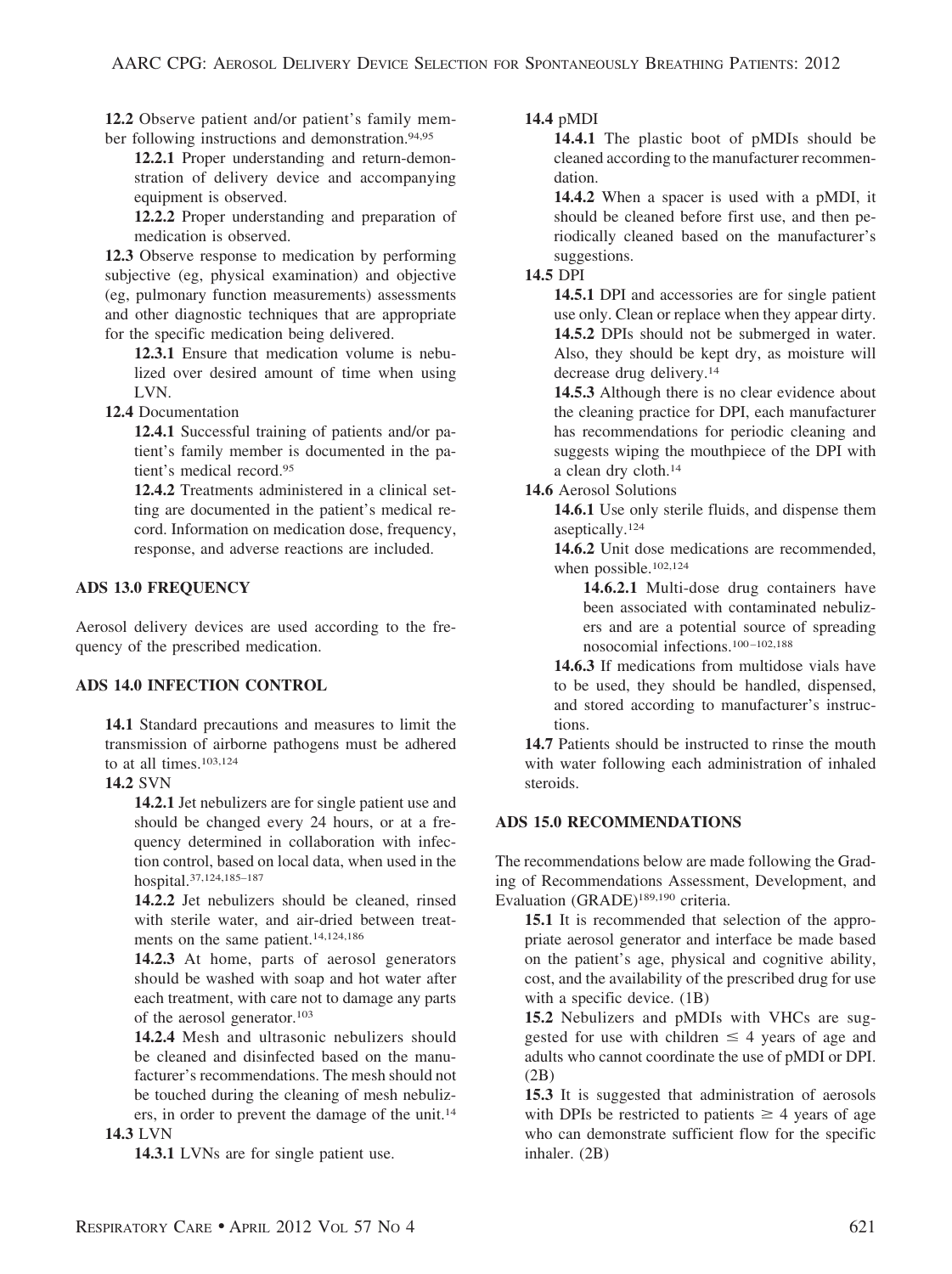**15.4** For patients who cannot correctly use a mouthpiece, aerosol masks are suggested as the interface of choice. (2B)

**15.5** It is suggested that blow-by not be used for aerosol administration. (2B)

**15.6** It is suggested that aerosol therapy be administered with a relaxed and nondistressed breathing pattern.  $(2B)$ 

**15.7** Unit dose medications are suggested to reduce the risk of infection. (2C)

**15.8** It is suggested that nebulizer/drug combinations should be used as approved by the FDA. (2A)

**15.9** It is recommended that healthcare providers know the correct use of aerosol generators; they should teach and periodically re-teach patients about how to use aerosol devices correctly. (1A)

**15.10** It is suggested that intermittent positive-pressure breathing should not be used for aerosol therapy. (2B)

**15.11** It is recommended that either nebulizer or pMDI can be used for aerosol delivery during NIV. (1B)

### **16.0 ADS CPG IDENTIFYING INFORMATION**

**16.1** Adaptation

Original Publication: Respir Care 1995;40(12):1325- 1335

**16.2** Guideline Developers

American Association for Respiratory Care Clinical Practice Guidelines Steering Committee.

Arzu Ari PhD RRT PT CPFT FAARC (Member), Division of Respiratory Therapy, Georgia State University, Atlanta, Georgia.

Ruben D Restrepo MD RRT FAARC (Chair), The University of Texas Health Sciences Center at San Antonio, San Antonio, Texas.

**16.3** Source(s) of Funding

None

**16.4** Financial Disclosures/Conflicts of Interest The authors have disclosed no conflicts of interest.

#### **REFERENCES**

- 1. Welch MJ. Nebulization therapy for asthma: a practical guide for the busy pediatrician. Clin Pediatr 2008;47(8):744-756.
- 2. Everard ML. Guidelines for devices and choices. J Aerosol Med 2001;14(Suppl 1):S59-S64.
- 3. National Asthma Education and Prevention Program. Expert panel report 3 (EPR-3): guidelines for the diagnosis and management of asthma–summary report 2007. J Allergy Clin Immunol 2007;120(5 Suppl):S94-S138. Erratum in: J Allergy Clin Immunol 2008;121(6): 1330.
- 4. Devadason SG, Le Souef PN. Age-associated factors influencing the efficacy of various forms of aerosol therapy. J Aerosol Med 2002;15(3):343-345.
- 5. Pongracic JA. Asthma delivery devices: age-appropriate use. Pediatr Ann 2003;32(1):50-54.
- 6. Hess DR. Aerosol delivery devices in the treatment of asthma. Respir Care 2008;53(6):699-723.
- 7. Rau JL. Practical problems with aerosol therapy in COPD. Respir Care 2006;51(2):158-172.
- 8. Everard ML. Aerosol delivery to children. Pediatr Ann 2006;35(9): 630-636.
- 9. Everard ML. Inhalation therapy for infants. Adv Drug Deliv Rev 2003;55(7):869-878.
- 10. Everard ML. Inhaler devices in infants and children: challenges and solutions. J Aerosol Med 2004;17(2):186-195.
- 11. Cole C. Special problems in aerosol delivery: neonatal and pediatric considerations. Respir Care 2000;45(6):646-651.
- 12. Brand P. Key issues in inhalation therapy in children. Curr Med Res Opin 2005;50(10):1313-1321.
- 13. Ahrens RC. The role of the MDI and DPI in pediatric patients: "children are not just miniature adults". Respir Care 2005;50(10): 1323-1328.
- 14. Ari A, Hess D, Myers TR, Rau JL. A guide to aerosol delivery devices for respiratory therapists 2nd ed. Irving, TX: American Association for Respiratory Care; 2009.
- 15. Rubin B, Fink J. Aerosol therapy for children. Respir Care Clin N Am 2001;7(2):100-108.
- 16. Lowenthal D, Kattan M. Facemasks versus mouthpieces for aerosol treatment of asthmatic children. Pediatr Pulmonol 1992;14(3):192- 196.
- 17. Erzinger S, Schueepp KG, Brooks-Wildhaber J, Devadason SG, Wildhaber JH. Facemasks and aerosol delivery in vivo. J Aerosol Med 2007;20(Suppl 1):S78-S83.
- 18. Nikander K, Berg E, Smaldone GC. Jet nebulizers versus pressurized metered dose inhalers with valved holding chambers: effects of the facemask on aerosol delivery. J Aerosol Med 2007;20(Suppl 1):S46-S55.
- 19. Lin HL, Restrepo RD, Gardenhire DS, Rau JL. Effect of face mask design on inhaled mass of nebulized albuterol, using a pediatric breathing model. Respir Care 2007;52(8):1021-1026.
- 20. Smaldone GC, Sangwan S, Shah A. Facemask design, facial deposition, and delivered dose of nebulized aerosols. J Aerosol Med 2007;20(Suppl 1):S66-S75.
- 21. Amirav I, Newhouse MT. Review of optimal characteristics of face-masks for valved-holding chambers (VHCs). Pediatr Pulmonol 2008;43(3):268-274.
- 22. Amirav I, Newhouse MT. Aerosol therapy with valved holding chambers in young children: importance of the facemask seal. Pediatrics 2001;108(2):389-394.
- 23. Smaldone GC, Berg E, Nikander K. Variation in pediatric aerosol delivery: importance of facemask. J Aerosol Med 2005;18(3):354- 363.
- 24. Sangwan S, Gurses BK, Smaldone GC. Facemasks and facial deposition of aerosols. Pediatr Pulmonol 2004;37(5):447-452.
- 25. Dolovich MB, Ahrens RC, Hess DR, Anderson P, Dhand R, Rau JL, et al; American College of Chest Physicians; American College of Asthma, Allergy, and Immunology. Device selection and outcomes of aerosol therapy: evidence-based guidelines. Chest 2005; 127(1):335-371.
- 26. Geller DE. Comparing clinical features of the nebulizer, metereddose inhaler, and dry powder inhaler. Respir Care 2005;50(10): 1313-1321.
- 27. Cates CJ, Rowe BH, Bara A. Holding chambers versus nebulisers for beta-agonist treatment of acute asthma. Cochrane Database Syst Rev 2002(2):CD000052.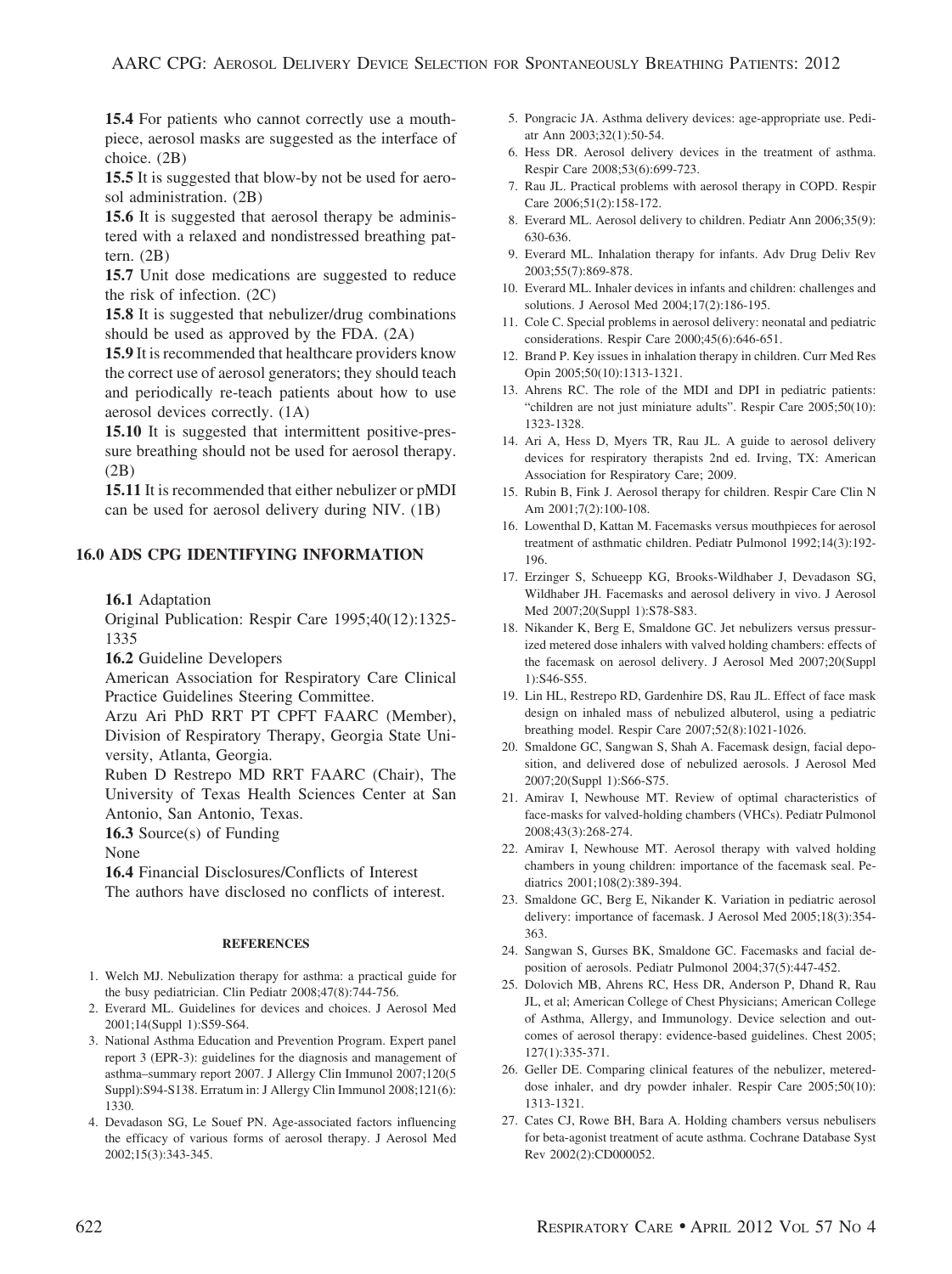- 28. Parkin P, Saunders N, Diamond S, Winders P, Macarthur C. Randomized trial spacer vs nebulizer for acute asthma. Arch Dis Child 1995;72(3):239-240.
- 29. Kerem E, Levison H, Schuh S, O'Brodovich H, Reisman J, Bentur L, Canny GJ. Efficacy of albuterol administered by nebulizer versus spacer device in children with acute asthma. J Pediatr 1993; 123(2):313-317.
- 30. Deerojanawong J, Manuvakorn W, Prapphal N, Harnruthakorn C, Sritippavawan S, Samransamruaikit R. Randomized controlled trial of salbutamol aerosol therapy via metered dose inhaler-spacer vs jet nebulizer in young children with wheezing. Pediatr Pulmonol 2005; 39(5):466-472.
- 31. Ploin D, Chapuis FR, Stamm D, Robert J, David L, Chatelain PG, et al. High-dose albuterol by metered-dose inhaler plus a spacer device versus nebulization in preschool children with recurrent wheezing: a double-blind, randomized equivalence trial. Pediatrics 2000;106(2 Pt 1):311-317.
- 32. Vilarinho LC, Cardeal Mendes CM, de Freitas Souza LS. Metereddose inhalers with home-made spacers versus nebulizers to treat moderate wheezing attacks in children. J Pediatr (Rio J) 2003; 79(5):403-412.
- 33. Delgado A, Chou KJ, Silver EJ, Crain EF. Nebulizers vs metereddose inhalers with spacers for bronchodilator therapy to treat wheezing in children aged 2 to 24 months in a pediatric emergency department. Arch Pediatr Adolesc Med 2003;157(1):76-80.
- 34. Bacharier LB, Boner A, Carlsen KH, Eigenmann PA, Frischer T, Götz M, et al; European Pediatric Asthma Group. Diagnosis and treatment of asthma in childhood: a PRACTALL consensus report. Allergy 2008;63(1):5-34. Erratum in: Allergy 2008;63(5):630.
- 35. Voshaar T, App E, Berdel D, Buhl R, Fischer J, Gessler T, et al; Arbeitsgruppe Aerosolmedizin der Deutschen Gessellschaft für Pneumologie. [Recommendations for the choice of inhalatory systems for drug prescription]. Pneumologie 2001;55(12):579-586. *Article in German.*
- 36. Chapman K, Voshaar T, Virchow JC. Inhaler choice in primary practice. Eur Respir Rev 2005;14(96):117-122.
- 37. Boe J, Dennis JH, O'Driscoll BR, Bauer TT, Carone M, Dautzenberg B, et al; European Respiratory Society Task Force On the Use of Nebulizers. European Respiratory Society guidelines on the use of nebulizers. Eur Respir J 2001;18(1):228-242.
- 38. Dolovich MB, Dhand R. Aerosol drug delivery: developments in device design and clinical use. Lancet 2010;377(9770):1032-1045.
- 39. Ari A, Fink JB. Guidelines to aerosol devices in infants, children and adults: which to choose, why and how to achieve effective aerosol therapy? Expert Rev Respir Med 2011;5(4):561-572.
- 40. Everard ML, Clark AR, Milner AD. Drug delivery from jet nebulisers. Arch Dis Child 1992;67(5):586-591.
- 41. Rau JL. Design principles of liquid nebulization devices currently in use. Respir Care 2002;47(11):1257-1275.
- 42. Le Brun PP, de Boer AH, Heijerman HG, Frijlink HW. A review of the technical aspects of drug nebulization. Pharm World Sci 2000; 22(3):75-81.
- 43. Hess DR. Nebulizers: principles and performance. Respir Care 2000; 45(6):609-622.
- 44. Kurosaka F, Nishio H. Comparison of the bronchodilative effects of salbutamol delivered via three mesh nebulizers in children with bronchial asthma. Allergol Int 2009;58(4):529-535.
- 45. Dhand R. Aerosol delivery during mechanical ventilation: from basic techniques to new devices. J Aerosol Med Pulm Drug Deliv 2008;21(1):45-60.
- 46. Dhand R. Nebulizers that use a vibrating mesh or plate with multiple apertures to generate aerosol. Respir Care 2002;47(12):1406- 1416.
- 47. Dolovich MB, Killian D, Wolff RK, Obminski G, Newhouse MT. Pulmonary aerosol deposition in chronic bronchitis: intermittent positive pressure breathing versus quiet breathing. Am Rev Respir Dis 1977;115(3):397-402.
- 48. Hess DR. The mask for noninvasive ventilation: principles of design and effects on aerosol delivery. J Aerosol Med 2007;20(Suppl 1):S85-S98.
- 49. Pollack C, Fleisch K, Dowsey K. Treatment of acute bronchospasm with  $\beta$ -adrenergic agonist aerosols delivered by a nasal bilevel positive airway pressure circuit. Ann Emerg Med 1995;26(5):552- 557.
- 50. Nava S, Karakurt S, Rampulla C, Braschi A, Fanfulla F. Salbutamol delivery during non-invasive mechanical ventilation in patients with chronic obstructive pulmonary disease: a randomized, controlled study. Intensive Care Med 2001;27(10):1627-1635.
- 51. Brandao DC, Lima VM, Filho VG, Silva TS, Campos TF, Dean E, de Andrade AD. Reversal of bronchial obstruction with bi-level positive airway pressure and nebulization in patients with acute asthma. J Asthma 2009;46(4):356-361.
- 52. Fauroux B, Itti E, Pigeot J, Isabey D, Meignan M, Ferry G, et al. Optimization of aerosol deposition by pressure support in children with cystic fibrosis: an experimental and clinical study. Am J Respir Crit Care Med 2000;162(6):2265-2271.
- 53. Chatmongkolchart S, Schettino G, Dillman C, Kacmarek R, Hess D. In vitro evaluation of aerosol bronchodilator delivery during noninvasive positive pressure ventilation: effect of ventilator settings and nebulizer position. Crit Care Med 2002;30(11):2515-2519.
- 54. Branconnier M, Hess D. Albuterol delivery during noninvasive ventilation. Respir Care 2005;50(12):1649-1653.
- 55. Abdelrahim ME, Plant P, Chrystyn H. In-vitro characterisation of the nebulised dose during non-invasive ventilation. J Pharm Pharmacol 2010;62(8):966-972.
- 56. Reychler G. Comparison of lung deposition in two types of nebulization: intrapulmonary percussive ventilation vs jet nebulization. Chest 2004;125:502.
- 57. Reychler G, Wallemacq P, Rodenstein DO, Cumps J, Leal T, Liistro G. Comparison of lung deposition of amikacin by intrapulmonary percussive ventilation and jet nebulization by urinary monitoring. J Aerosol Med 2006;19(2):199-207.
- 58. Berlinski A, Willis JR, Leisenring T. In-vitro comparison of 4 large-volume nebulizers in 8 hours of continuous nebulization. Respir Care 2010;55(12):1671-1679.
- 59. Kelly H, Keim K, McWilliams B. Comparison of two methods of delivering continuously nebulized albuterol. Ann Pharmacotherapy 2003;37(1):23-26.
- 60. Papo MC, Frank J, Thompson AE. A prospective, randomized study of continuous versus intermittent nebulized albuterol for severe status asthmaticus in children. Crit Care Med 1993;21(10):1479- 1486.
- 61. Khine H, Fuchs SM, Saville AL. Continuous vs intermittent nebulized albuterol for emergency management of asthma. Acad Emerg Med 1996;3(11):1019-1024.
- 62. Camargo CA Jr, Spooner CH, Rowe BH. Continuous versus intermittent beta-agonists in the treatment of acute asthma. Cochrane Database Syst Rev 2003(4):CD001115.
- 63. McPeck M, Tandon R, Hughes K, Smaldone GC. Aerosol delivery during continuous nebulization. Chest 1997;111(5):1200-1205.
- 64. Newman S. Aerosol generators and delivery systems. Respir Care 1991;36(9):939-951.
- 65. Yilmaz O, Sogut A, Kose U, Sakinci O, Yuksel H. Influence of ambulatory inhaled treatment with different devices on the duration of acute asthma findings in children. J Asthma 2009;46(2):191-193.
- 66. Rubin BK, Fink JB. Optimizing aerosol delivery by pressurized metered-dose inhalers. Respir Care 2005;50(9):1191-1200.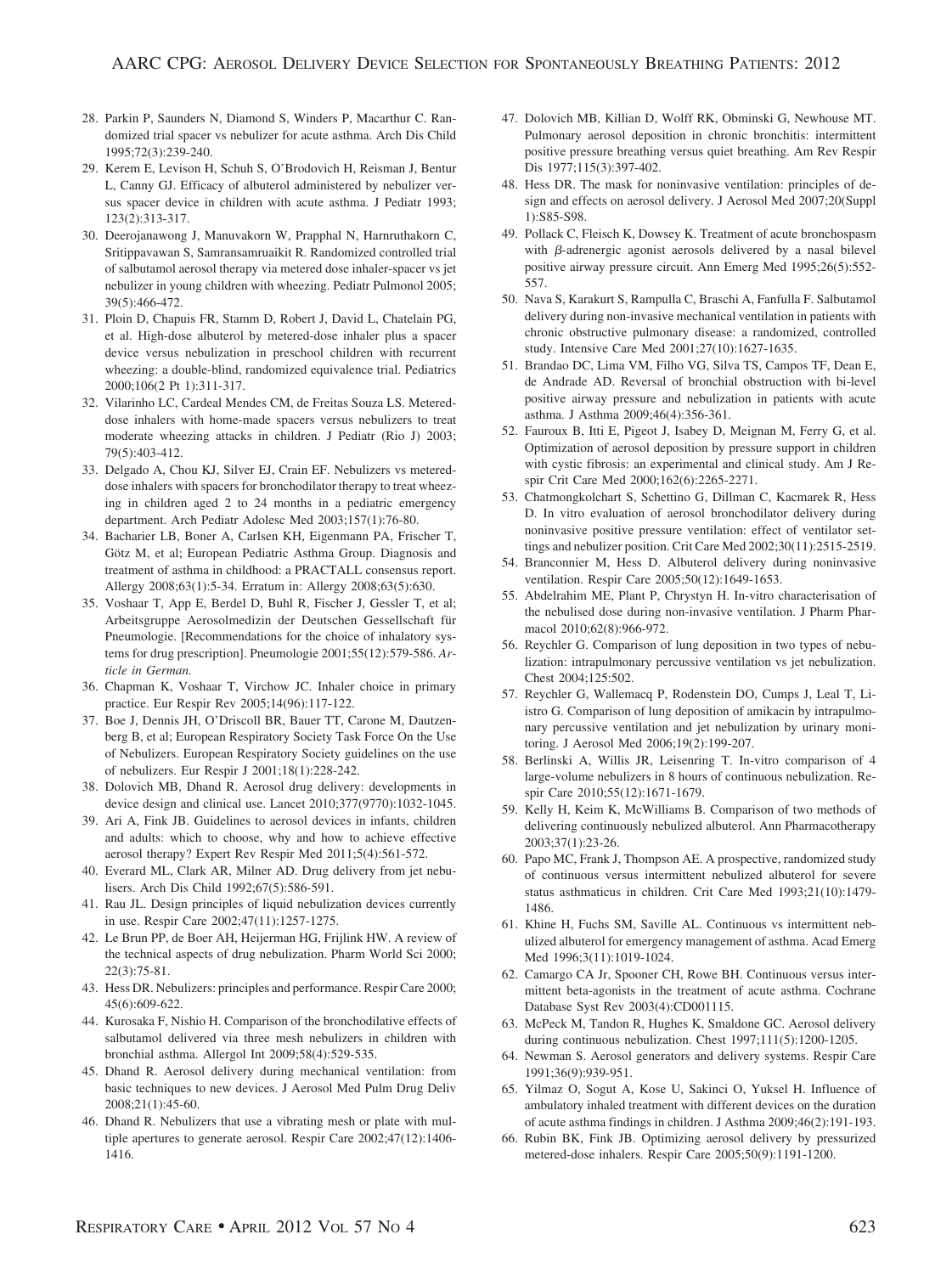- 67. Wildhaber JH, Janssens HM, Pierart F, Dore ND, Devadason SG, LeSouëf PN. High-percentage lung delivery in children from detergent-treated spacers. Pediatr Pulmonol 2000;29(5):389-393.
- 68. Wildhaber JH, Devadason SG, Hayden MJ, James R, Dufty AP, Fox RA, et al. Electrostatic charge on a plastic spacer device influences the delivery of salbutamol Eur Respir J 1996;9(19):1943- 1946.
- 69. Wildhaber JH, Devadason SG, Eber E, Hayden MJ, Everard ML, Summers QA, LeSouef PN. Effect of electrostatic charge, flow, delay and multiple actuations on the in vitro delivery of salbutamol from different small volume spacers for infants. Thorax 1996;51(10): 985-988.
- 70. Price D, Thomas M, Mitchell G, Niziol C, Featherstone R. Improvement of asthma control with a breath-actuated pressurised metered dose inhaler (BAI): a prescribing claims study of 5556 patients using a traditional pressurised metered dose inhaler (MDI) or a breath actuated device. Respir Med 2003;97(1):12-19.
- 71. Berger WE, Leflein JG, Geller DE, Parasuraman B, Miller CJ, O'Brien CD, O'Dowd L. The safety and clinical benefit of budesonide/formoterol pressurized metered-dose inhaler versus budesonide alone in children. Allergy Asthma Proc 2010;31(1):26-39.
- 72. Pedersen S, Hansen O, Fuglsang G. Influence of inspiratory flow rate upon the effect of a Turbuhaler. Arch Dis Child 1990;65(3): 308-310.
- 73. Amirav I, Newhouse MT. To inhale or not to inhale: is that the question? A simple method of DPI instruction. J Pediatr 2010; 156(2):339-339, e331.
- 74. Amirav I, Newhouse MT, Mansour Y. Measurement of peak inspiratory flow with in-check dial device to simulate low-resistance (Diskus) and high-resistance (Turbohaler) dry powder inhalers in children with asthma. Pediatr Pulmonol 2005;39(5):447-451.
- 75. Chavez A, McCracken A, Berlinski AB. Effect of face mask dead volume, respiratory rate and tidal volume on inhaled albuterol delivery. Pediatr Pulmonol 2010;45(3):224-229.
- 76. Smaldone GC. Assessing new technologies: patient-device interactions and deposition. Respir Care 2005;50(9):1151-1160.
- 77. Janssens HM, Tiddens HA. Facemasks and aerosol delivery by metered dose inhaler-valved holding chamber in young children: a tight seal makes the difference. J Aerosol Med 2007;20(Suppl 1): S59-S63.
- 78. Esposito-Festen J, Ates B, van Vliet F, Hop W, Tiddens H. Aerosol delivery to young children by pMDI-spacer: is facemask design important? Pediatr Allergy Immunol 2005;16(4):348-353.
- 79. Geller DE. Clinical side effects during aerosol therapy: cutaneous and ocular effects. J Aerosol Med 2007;20(Suppl 1):S100-S109.
- 80. Amirav I, Shakked T, Broday DM, Katoshevski D. Numerical investigation of aerosol deposition at the eyes when using a hood inhaler for infants–a 3D simulation. J Aerosol Med Pulm Drug Deliv 2008;(2):207-214.
- 81. Kugelman A, Amirav I, Mor F, Riskin A, Bader D. Hood versus mask nebulization in infants with evolving bronchopulmonary dysplasia in the neonatal intensive care unit. J Perinatol 2006;26(1): 31-36.
- 82. Amirav I, Balanov I, Gorenberg M, Groshar D, Luder AS. Nebuliser hood compared to mask in wheezy infants: aerosol therapy without tears! Arch Dis Child 2003;88(8):719-723.
- 83. Amirav I, Oron A, Tal G, Cesar K, Ballin A, Houri S, et al. Aerosol delivery in respiratory syncytial virus bronchiolitis: hood or face mask? J Pediatr 2005;147(5):627-631.
- 84. Kacmarek RM, Hess DR. The interface between patient and aerosol generator. Respir Care 1991;36(9):952-976.
- 85. Rau JL. Delivery of aerosolized drugs to neonatal and pediatric patients. Respir Care 1991;36(6):514-542.
- 86. Pedersen S. Choice of inhalation therapy in pediatrics. Eur Respir Rev 1994;4:85-88.
- 87. Scalabrin D, Naspitz C. Efficacy and side effects of salbutamol in acute asthma in children: comparison of the oral route and two different nebulizer systems. J Asthma 1993;30(1):51-59.
- 88. Canny G, Levison H. Childhood asthma: a rational approach to treatment. Ann Allergy 1990;64(5):406-418.
- 89. LaForce C, Ellis E, Kordansky D, Cocchetto D, Sharp J. Use and acceptance of Ventolin Rotacaps and the Rotohaler in 1235 asthmatic patients. Clin Therapeutics 1993;15(2):321-329.
- 90. Atkins PJ. Dry powder inhalers: an overview. Respir Care 2005; 50(10):1304-1312.
- 91. Lyttle B, Hollestelle A. Asthma: assessment and management in a pediatric hospital Can Fam Physician 1993;39:793-798.
- 92. Spier S, Drblik S, Lamarre A, Lapierre G, Marcotte J, Bourgeois M. A protocol for aerosol therapy in acute hospitalized asthmatics. J Asthma 1992;29(6):401-405.
- 93. Rubin BK, Fink JB. The delivery of inhaled medication to the young children. Pediatr Clin North Am 2003;50(3):717-731.
- 94. Fink JB. Inhalers in asthma management: is demonstration the key to compliance? Respir Care 2005;50(5):598-600.
- 95. Fink JB, Rubin BK. Problems with inhaler use: a call for improved clinician and patient education. Respir Care 2005;50(10):1360-1374.
- 96. Bendefy I. Home nebulisers in childhood asthma: survey of hospital supervised use. BMJ 1991;302(6786):1180-1181.
- 97. Flume PA, Mogayzel PJ Jr, Robinson KA, Rosenblatt RL, Quittell L, Marshall BC. Cystic fibrosis pulmonary guidelines: pulmonary complications: hemoptysis and pneumothorax. Am J Respir Crit Care Med 2010;182(3):298-306.
- 98. Wexler M, Rhame F, Blumental M, Cameron S, June B, Fish L. Transmission of gram-negative bacilli to asthmatic children via home nebulizers. Ann Allergy 1991;66(3):267-271.
- 99. Vassal S, Taamma R, Marty N, Sardet A, d'Athis P, Brémont F, et al. Microbiologic contamination study of nebulizers after aerosol therapy in patients with cystic fibrosis. Am J Infect Control 2000; 28(5):347-351.
- 100. Estivariz C, Bhatti L, Pati R, Jensen B, Arduino MJ, Jernigan D, et al. An outbreak of *Burkholderia cepacia* associated with contamination of albuterol and nasal spray. Chest 2006;130(5):1346-1353.
- 101. Hamill R, Georghiou P, Koza M, Goepfert P, Zenon G. Respiratory tract colonization and infection associated with nebulized albuterol therapy. Ann Intern Med 1995;122(10):762-766.
- 102. Rau JL, Restrepo RD. Nebulized bronchodilator formulations: unitdose or multi-dose? Respir Care 2003;48(10):926-939.
- 103. Lemming C, Marciel J, O'Malley C, Hazle L; Cystic Fibrosis Foundation. Stopping the spread of germs. http://www.cff.org/Uploaded Files/LivingWithCF/StayingHealthy/Germs/StoppingTheSpread/ Stopping-the-Spread-of-Germs.pdf. *Accessed February 1, 2012.*
- 104. Rosenfeld M, Emerson J, Astley S, Joy P, Williams-Warren J, Standaert TA, et al. Home nebulizer use among patients with cystic fibrosis. J Pediatr 1998;132(1):125-131.
- 105. Hutchinson G, Parker S, Pryor J, Duncan-Skingle F, Hoffman P, Hodson M. Home-use nebulizers: a potential primary source of *Burkholderia cepacia* and other colistin-resistant, gram-negative bacteria in patients with cystic fibrosis. J Clin Microbiol 1996; 34(3):584-587.
- 106. Segal-Maurer S, Kalkut G. Environmental control of tuberculosis: continuing controversy. Clin Infect Dis 1994;19(2):299-308.
- 107. Hui DS, Chow BK, Chu LC, Ng SS, Hall SD, Gin T, Chan MT. Exhaled air and aerosolized droplet dispersion during application of a jet nebulizer. Chest 2009;135(3):648-654.
- 108. Simonds A, Hanak A, Chatwin M, Morrell M, Hall A, Parker K. Evaluation of droplet dispersion during non-invasive ventilation, oxygen therapy, nebulizer treatment and chest physiotherapy in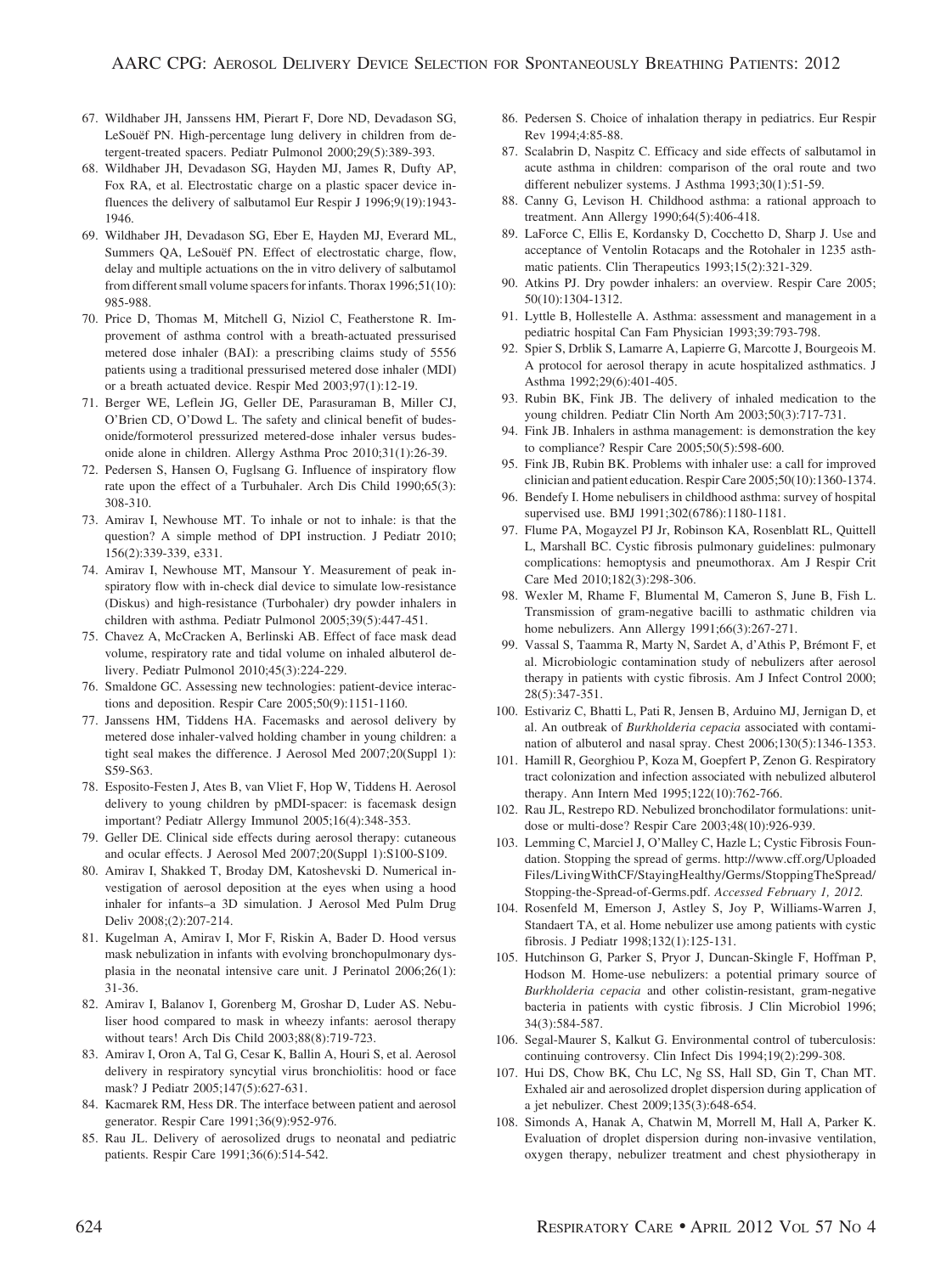clinical practice: implications for management of pandemic influenza and other airborn infections. Health Technol Assess 2010; 14(46):131-172.

- 109. Seitz T, Deitchman S. Health Hazard Evaluation Report: NIOSH Evaluation 1992;90-140. http://www.cdc.gov/niosh/hhe/reports/ pdfs/1990-0140-2221.pdf. *Accessed February 1, 2012*.
- 110. Dimich-Ward H, Wymer ML, Chan-Yeung M. Respiratory health survey of respiratory therapists. Chest 2004;126(4):1048-1053.
- 111. Carnathan B, Martin B, Colice G. Second hand (S)-albuterol: RT exposure risk following racemic albuterol (abstract). Respir Care 2001;46(10):1084.
- 112. Christiani DC, Kern DG. Asthma risk and occupation as a respiratory therapist. Am Rev Respir Dis 1993;148(3):671-674.
- 113. Cochrane G, Bosley C. Compliance with inhaled therapy in asthma Eur Respir Rev 1994;4:92-94.
- 114. Guidry GG, Brown WD, Stogner SW, George RB. Incorrect use of metered dose inhalers by medical personnel. Chest 1992;101(1): 31-33.
- 115. Alvine GF, Rodgers P, Fitzsimmons KM, Ahrens RC. Disposable jet nebulizers. How reliable are they? Chest 1992;101(2):316-319.
- 116. Merkus P, van Essen-Zandlilet E, Parievliet E, Borsboom G, Sterk P, Kerrebijn K. Changes of nebulizer output over the years. Eur Respir J 1992;5(4):488-491.
- 117. Snell N. Adverse reactions to inhaled drugs. Respir Med 1990; 84(5):345-348.
- 118. Leuppi JD, Schnyder P, Hartmann K, Reinhart WH, Kuhn M. Druginduced bronchospasm: analysis of 187 spontaneously reported cases. Respiration 2001;68(4):345-351.
- 119. Babu KS, Marshall BG. Drug-induced airway diseases. Clin Chest Med 2004;25(1):113-122.
- 120. Walia M, Paul L, Satyavani A, Lodha R, Kalaivani M, Kabra SK. Assessment of inhalation technique and determinants of incorrect performance among children with asthma. Pediatr Pulmonol 2006; 41(11):1082-1087.
- 121. Steckel H, Eskandar F. Factors affecting aerosol performance during nebulization with jet and ultrasonic nebulizers. Eur J Pharm Sci 2003;19(5):443-455.
- 122. O'Callaghan C, Barry PW. The science of nebulised drug delivery. Thorax 1997;52(Suppl 2):S31-S44.
- 123. Ip AY, Niven RW. Prediction and experimental determination of solute output from a Collison nebulizer. J Pharm Sci 1994;83(7): 1047-1051.
- 124. Tablan OC, Anderson LJ, Besser R, Bridges C, Hajjeh R. Guidelines for preventing health care–associated pneumonia 2003. Recommendations of the CDC and the Healthcare Infection Control Practices Advisory Committee. MMWR Morb Mortal Wkly Rep 2004;53(RR–3):1-36.
- 125. Sly R. Aerosol therapy in children. Respir Care 1991;36(9):994- 1007.
- 126. Rau JL. The inhalation of drugs: advantages and problems. Respir Care 2005;50(3):367-382.
- 127. Rubin BK, Durotoye L. How do patients determine that their metered-dose inhaler is empty? Chest 2004;126(4):1134-1137.
- 128. Berg E, Picard R. In-vitro delivery of budesonide from 30 jet nebulizer/compressor combinations using infant and child breathing patterns. Respir Care 54(12):1671-1678, 2009.
- 129. Phipps P, Gonda I. Droplets produced by medical nebulizers. Some factors affecting their size and solute concentration. Chest 1990; 97(6):1327-1332.
- 130. Dolovich M. Clinical aspects of aerosol physics. Respir Care 1991; 36(9):931-938.
- 131. Mason J, Miller W, Small S. Comparison of aerosol delivery via Circulaire system vs conventional small volume nebulizer. Respir Care 1994;39(12):1157-1161.
- 132. Agnew J. Characterizing lung aerosol penetration. J Aerosol Med 1991;4:237-249.
- 133. Restrepo RD, Dickson SK, Rau JL, Gardenhire DS. An investigation of nebulized bronchodilator delivery using a pediatric lung model of spontaneous breathing. Respir Care 2006;51(1):56-61.
- 134. Hess D, Fisher D, Williams P, Pooler S, Kacmarek RM. Medication nebulizer performance. Effects of diluent volume, nebulizer flow, and nebulizer brand. Chest 1996;110(2):498-505.
- 135. Silverman M. Aerosol therapy in the newborn. Arch Dis Child 1990;65(8):906-908.
- 136. Salmon B, Wilson N, Silverman M. How much aerosol reaches the lungs of wheezy infants and toddlers? Arch Dis Child 1990;65(4): 410-413.
- 137. Iles R, Lister P, Edmunds AT. Crying significantly reduces absorption of aerosolised drug in infants. Arch Dis Child 1999;81(2):163- 165.
- 138. Everard ML. Trying to deliver aerosols to upset children is a thankless task. Arch Dis Child 2000;82(5):428.
- 139. Janssens HM, van der Wiel EC, Verbraak AF, de Jongste JC, Merkus PJ, Tiddens HA. Aerosol therapy and the fighting toddler: is administration during sleep an alternative? J Aerosol Med 2003;16(4): 395-400.
- 140. Bowton D, Goldsmith W, Haponik E. Substitution of metered-dose inhalers for hand-held nebulizers: success and cost savings in a large, acute-care hospital. Chest 1992;101(2):305-308.
- 141. Tenholder M, Bryson M, Whitlock W. A model for conversion from small volume nebulizer to metered dose inhaler aerosol therapy. Chest 1992;101(3):634-637.
- 142. Orens D, Kester L, Fergus L, Stoller J. Cost impact of metered dose inhalers vs small volume nebulizers in hospitalized patients: the Cleveland Clinic experience. Respir Care 1991;36(10):1099-1104.
- 143. Yuksel B, Greenough A, Maconochie I. Effective bronchodilator treatment by a simple spacer device for wheezy premature infants. Arch Dis Child 1990;65(7):782-785.
- 144. Osman L, Hyland M. Patient needs and medication styles in COPD. Eur Respir Rev 2005;14(96):89-92.
- 145. Zainudin B, Biddiscombe M, Tolfree S, Short M, Spiro S. Comparison of bronchodilator responses and deposition patterns of salbutamol inhaled from a pressurised metered dose inhaler, as a dry powder, and as a nebulised solution. Thorax 1990;45(6):469-473.
- 146. Wildhaber JH, Dore ND, Wilson JM, Devadason SG, LeSouëf PN. Inhalation therapy in asthma: nebulizer or pressurized metered-dose inhaler with holding chamber? In vivo comparison of lung deposition in children. J Pediatr 1999;135(1):28-33.
- 147. Fok T, Lam K, Ng P, Leung TF, So HK, Cheung KL, Wong W. Delivery of salbutamol to nonventilated preterm infants by metered-dose inhaler, jet nebulizer, and ultrasonic nebulizer. Eur Respir J 1998;12(1):159-164.
- 148. Mitchell JP, Nagel MW. Valved holding chambers (VHCs) for use with pressurised metered-dose inhalers (pMDIs): a review of causes of inconsistent medication delivery. Prim Care Respir J 2007;16(4): 207-214.
- 149. Janssens H, Heijnen E, de Jong V, Holland W, de Jongste J, Tiddens H. Aerosol delivery from spacers in wheezy infants: a daily life study. Eur Repir J 2000;16(5):850-856.
- 150. Shah S, Berlinski A, Rubin BK. Force-dependent static dead space of face masks used with holding chambers Respir Care 2006;51(2): 140-144.
- 151. Hayden J, Smith N, Woolf D, Barry P, O'Callaghan C. A randomised crossover trial of facemask efficacy. Arch Dis Child 2004; 89(1):72-73.
- 152. Amirav I, Mansour Y, Mandelberg A, Bar-Ilan I, Newhouse M. Redesigned face mask improves "real life" aerosol delivery for Nebuchamber. Pediatr Pulmonol 2004;37(2):172-177.